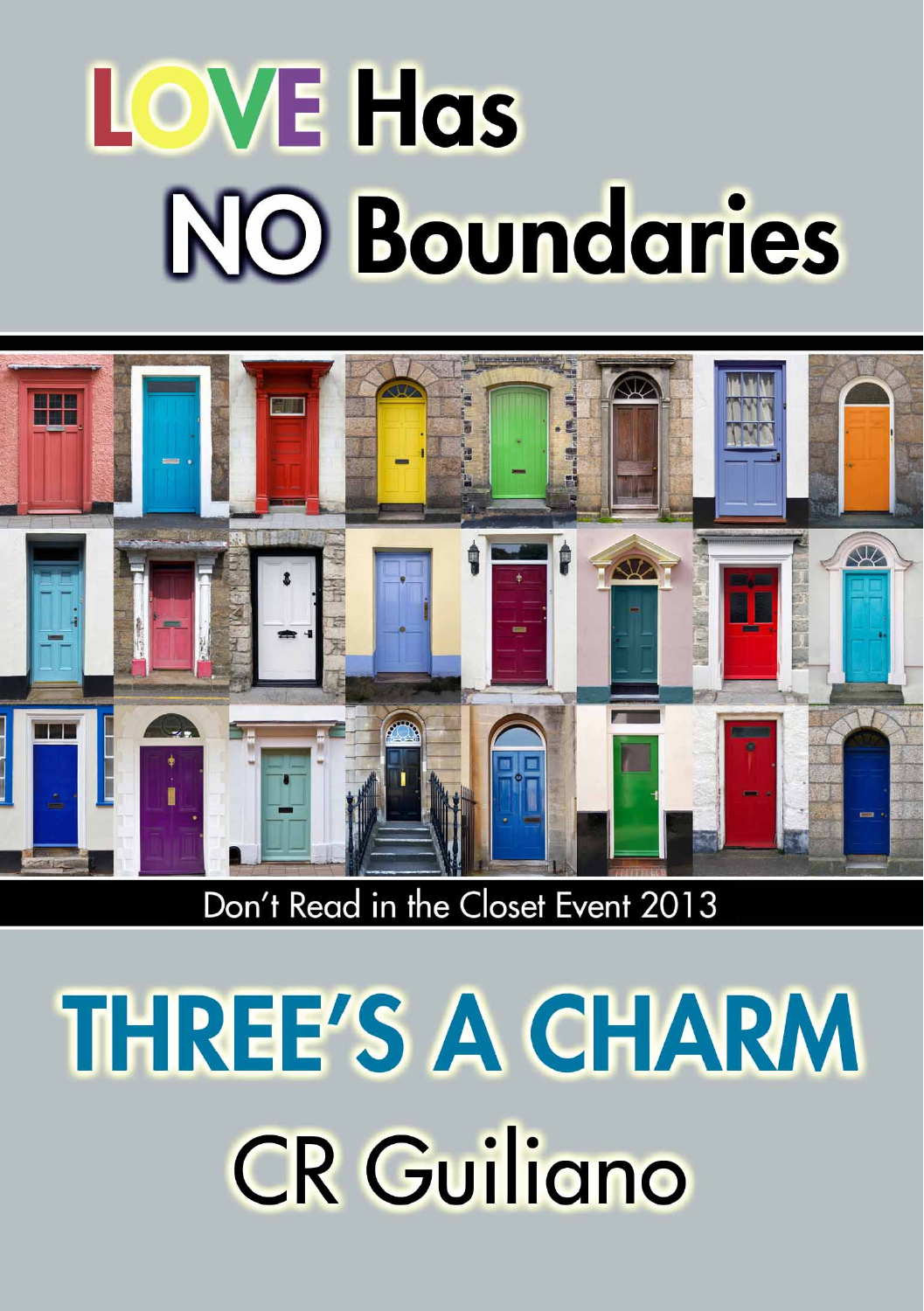# **Contents**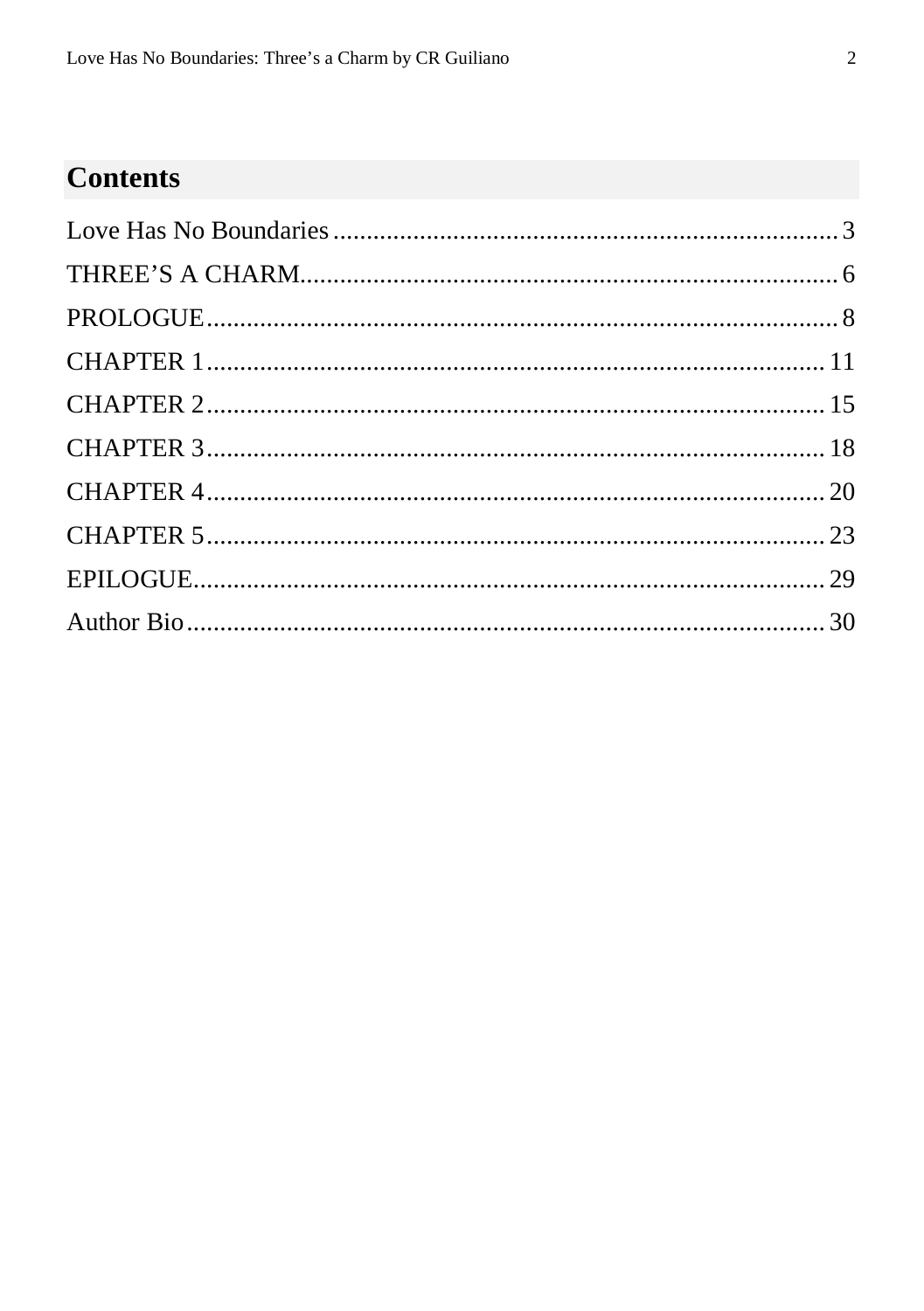# <span id="page-2-0"></span>**Love Has No Boundaries**

*An M/M Romance series*

# **THREE'S A CHARM By CR Guiliano**

## **Introduction**

The story you are about to read celebrates love, sex and romance between men. It is a product of the *Love Has No Boundaries* promotion sponsored by the *Goodreads M/M Romance Group* and is published as a free gift to you.

# **What Is Love Has No Boundaries?**

The *Goodreads M/M Romance Group* invited members to choose a photo and pen a letter asking for a short M/M romance story inspired by the image; authors from the group were encouraged to select a letter and write an original tale. The result was an outpouring of creativity that shone a spotlight on the special bond between M/M romance writers and the people who love what they do.

A written description of the image that inspired this story is provided along with the original request letter. If you'd like to view the photo, please feel free to join the [Goodreads M/M Romance Group](http://www.goodreads.com/group/show/20149-m-m-romance) and visit the discussion section: *Love Has No Boundaries*.

Whether you are an avid M/M romance reader or new to the genre, you are in for a delicious treat.

## **Words of Caution**

This story may contain sexually explicit content and is **intended for adult readers.** It may contain content that is disagreeable or distressing to some readers. The *M/M Romance Group* strongly recommends that each reader review the General Information section before each story for story tags as well as for content warnings.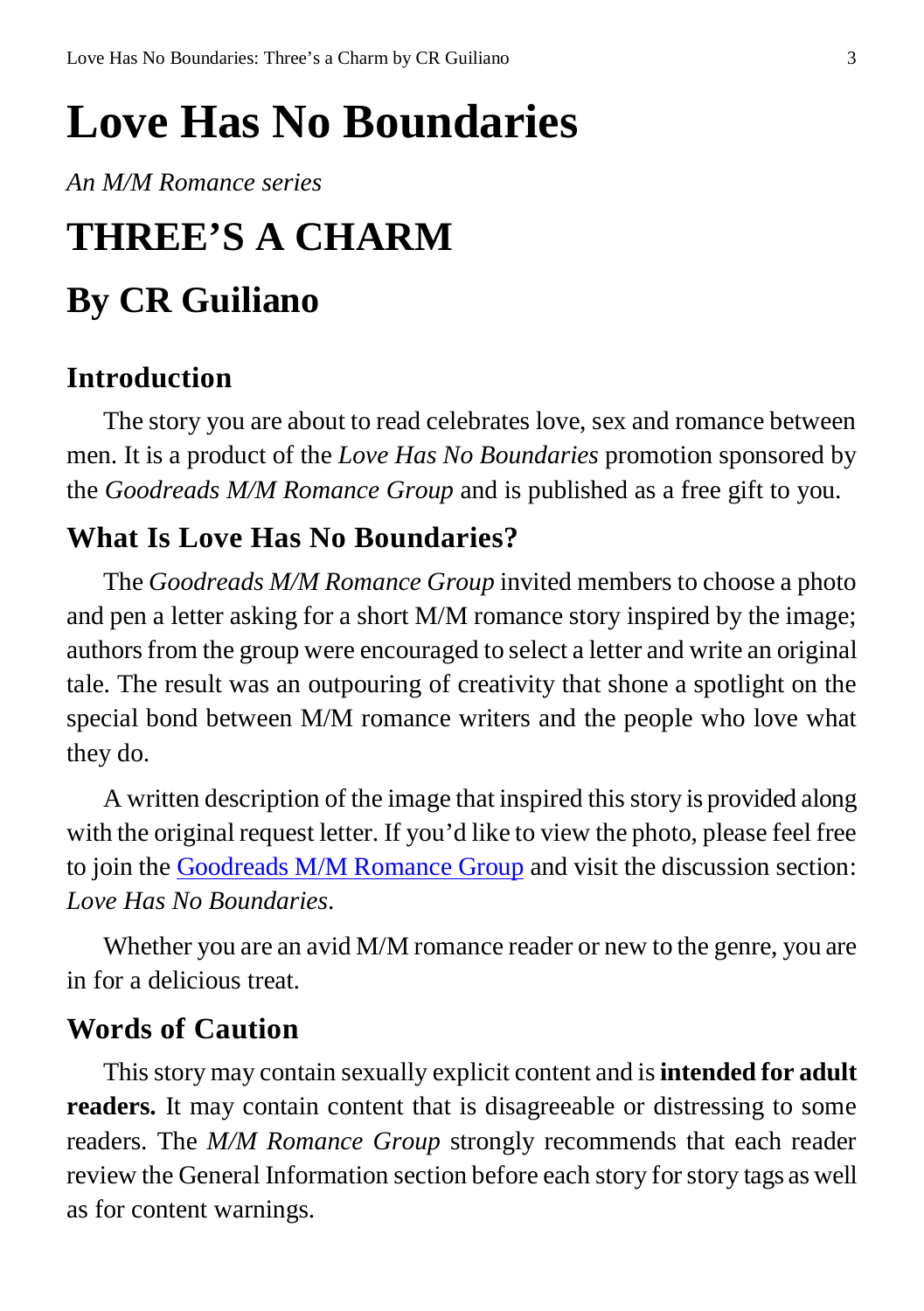This story is a work of fiction. Names, characters, places and incidents are the products of the author's imagination or are used fictitiously. Any resemblance to actual events, locales, or persons, living or dead, is entirely coincidental.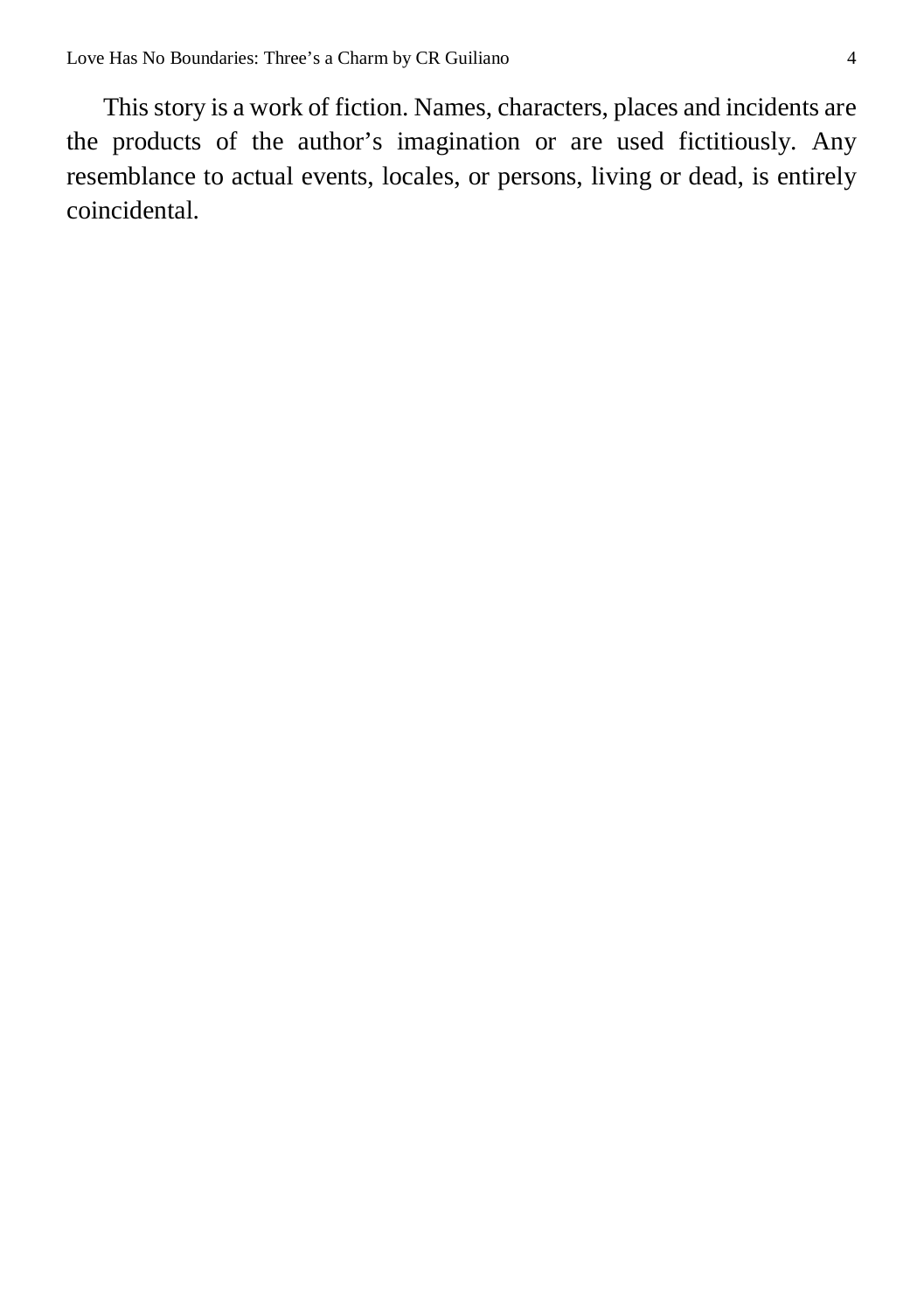All rights reserved worldwide. This eBook may be distributed freely in its entirety courtesy of the *Goodreads M/M Romance Group*. This eBook may not be sold, manipulated or reproduced in any format without the express written permission of the author.

#### Three's a Charm, Copyright © 2013 CR Guiliano

#### Cover Design by Goodreads M/M Romance Group

This ebook is published by the *M/M Romance Group* and is not directly endorsed by or affiliated with Goodreads Inc.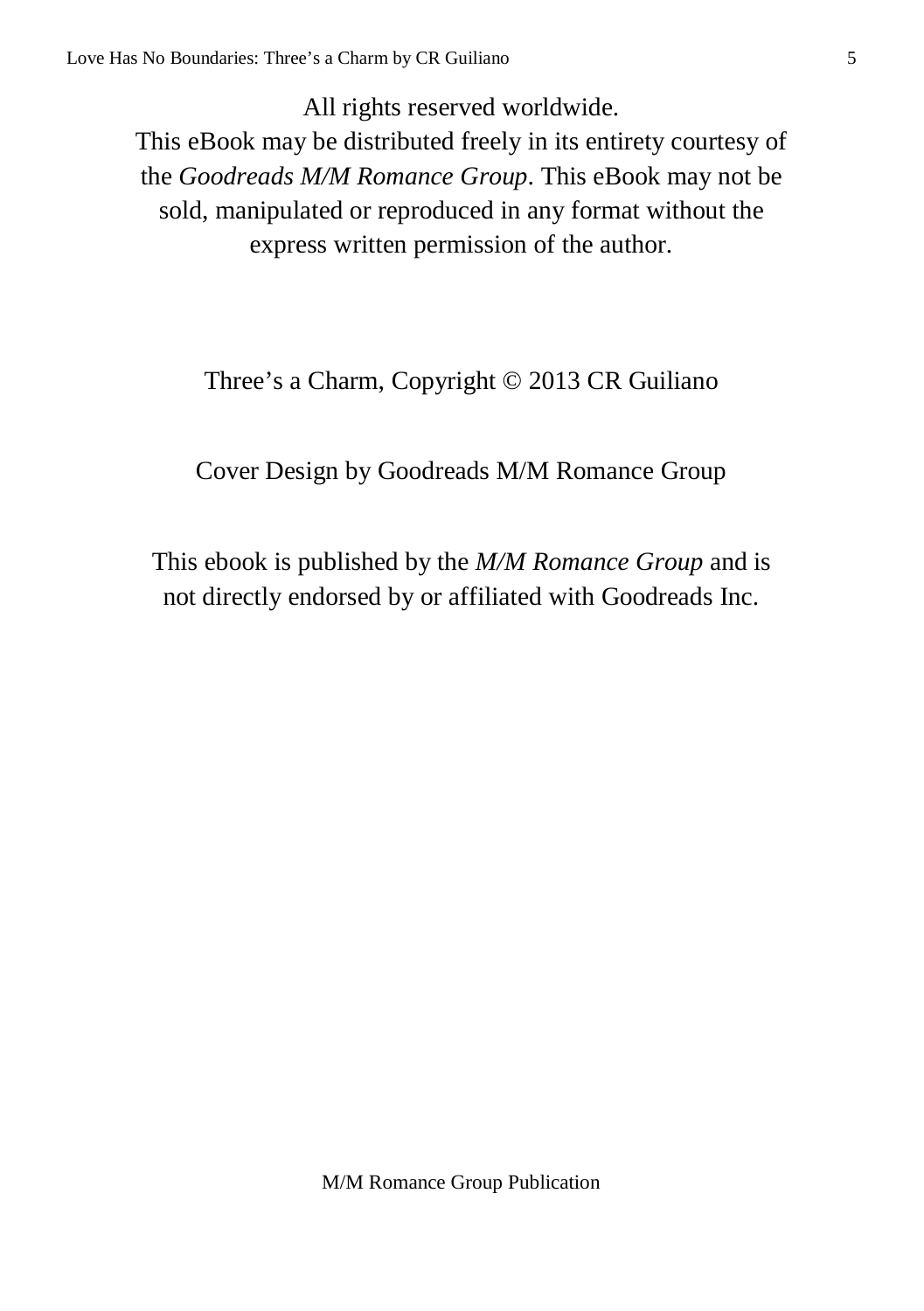# <span id="page-5-0"></span>**THREE'S A CHARM By CR Guiliano**

## **Photo Description**

Three Asian men are shirtless and intertwined with hands lovingly touching, connecting them intimately—in love with each other. The men are thin, delicate and beautiful, with exotic looks and breathtaking features.

### **Story Letter**

#### *Dear Author,*

*The three of us have been best friends since forever. We were always outsiders, but that didn't matter—we had each other. After we graduated from high school, we all moved in together and all the pent-up feelings between us just erupted and we became so much more than just friends. So much more! The sex was beyond hot, but that was only part of it. The most important part was our love for each other.*

*We became like one person, our hearts beat in tune with each other. But lately, I've felt one of my lovers moving away. I don't understand. He says he still loves us just the same, but it's like he's slipping through our fingers. Is he jealous? He's never seemed to be before… Has he met someone else? Is he just tired of us? One of us or both of us? I wish he would tell us, because my heart is breaking…*

*\*\*\*\**

*Please, no BDSM, non-con or dub-con! I don't think that the mood in this picture would inspire to that, but I'd like to add that anyway.*

*And I do like stories that contain explicit sex scenes, though I also realize that my prompt might inspire an author to a more romantic kind of story. But if possible, please include some sex! ;-)*

*Sincerely,*

*Asynia*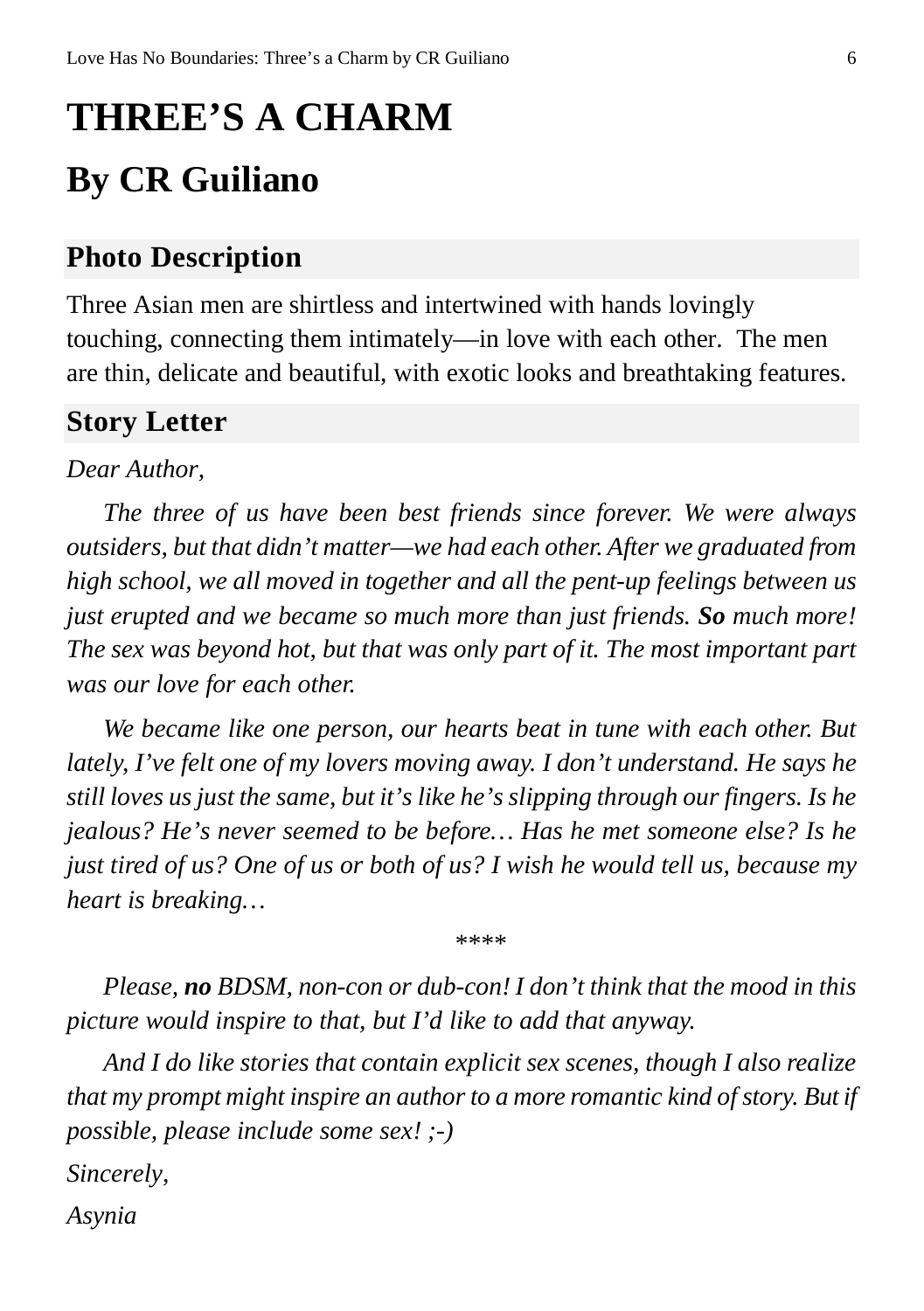# **Story Info**

**Genre:** contemporary

**Tags:** ménage, Asian, erotic, martial arts

**Content warnings**: extortion by a secondary character

**Word count:** 8,076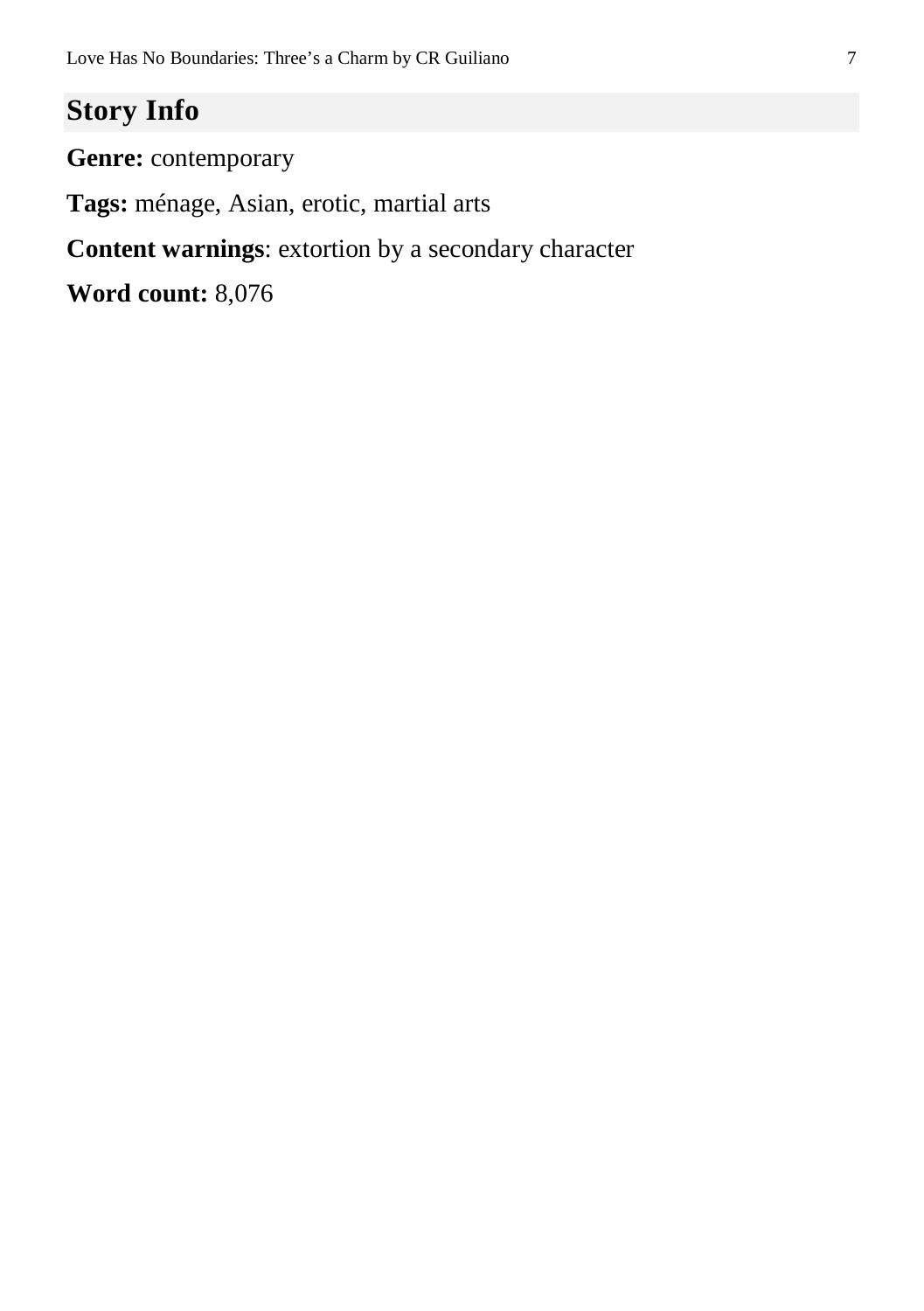# **THREE'S A CHARM By CR Guiliano**

#### PROLOGUE

<span id="page-7-0"></span>"I told you, I don't have any money!" Akira and Yuu heard Joji's strident and frightened voice and looked at each other for a second before they broke into a run, careening down the empty hall of their high school. They rounded the corner to see three of the football jocks surrounding Joji, one pinning him against the lockers. Akira heard the almost silent growl that issued from Yuu and knew if he didn't defuse things quickly those jocks were going to learn the meaning of pain. He and his two best friends might be small and look helpless, and certainly Joji was, but Yuu had a black belt in Karate, and was well able to deal with these bullies.

When Joji saw them, the relief on his pale face was instant. The jocks turned, sneering over at them. That was a mistake. Akira grabbed Yuu's arm.

"No, we don't want to make a scene." His harsh whisper didn't even register as Yuu yanked his arm from Akira's grip, and with cat-like grace, began to circle around the jocks. They tracked Yuu's progress, calling out taunts and slurs, most centered on Akira and his friends being fags. Akira closed his eyes, praying for patience, and followed Yuu. As his friend drew the attention of the big football players, Akira made his way quietly towards Joji, who was trembling against the lockers trying to look smaller than he already was. Despite both Akira's and Yuu's martial arts abilities, Joji was scared.

"Are you thugs incapable of picking on someone your own size? Well, how about you try me?"

Akira wanted to curse. Yuu's voice was low and controlled and it only got that way when he was livid. It was too late now. There was no way Akira was going to stop Yuu from teaching these morons a lesson. A lesson they weren't going to forget anytime soon. A lesson that Akira secretly thought they deserved. Both Akira and Yuu were very protective of Joji. He was small and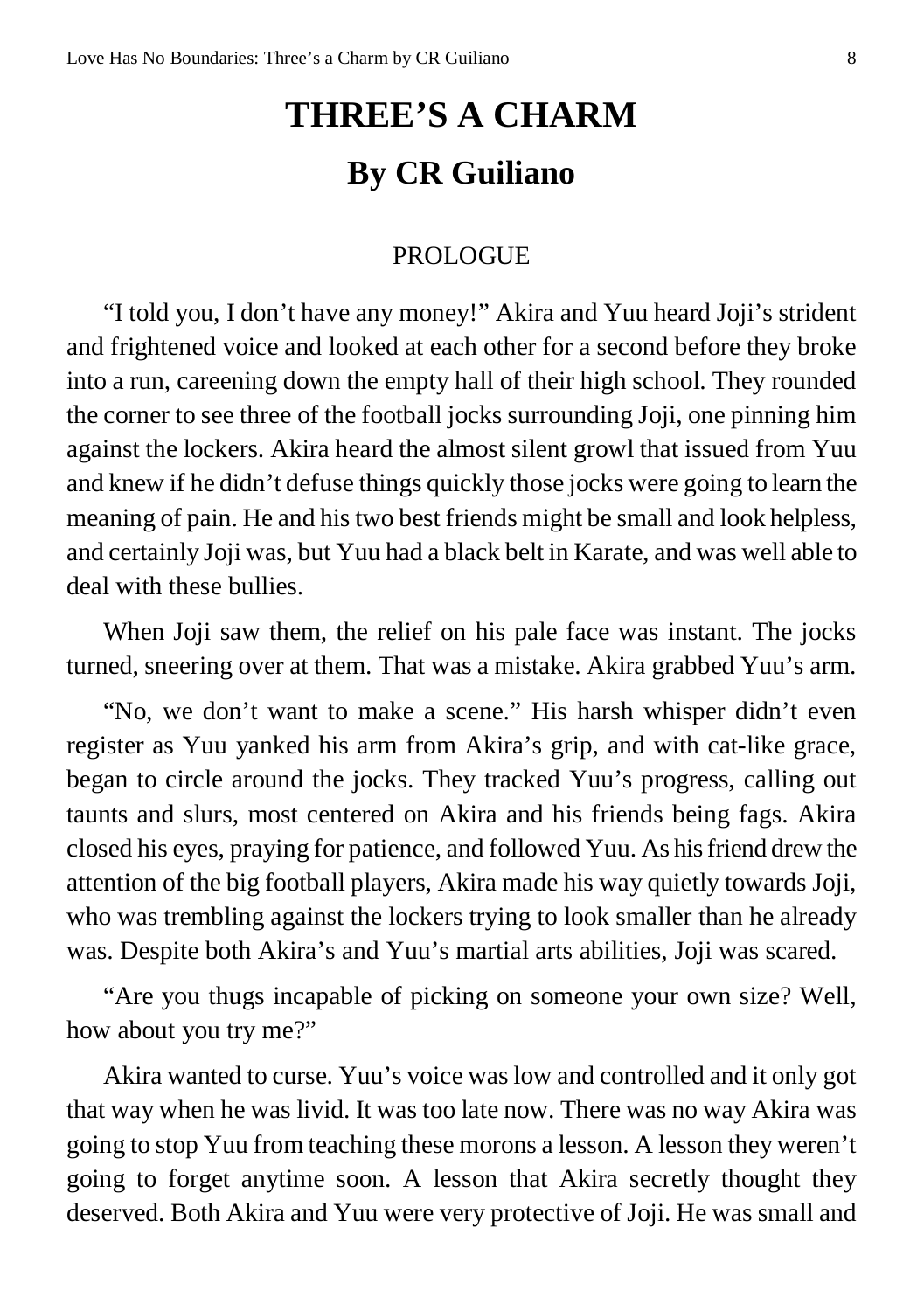beautiful, and if things weren't so complicated with school and Joji's parents, Akira would have wanted to make Joji a lover, and some day, he would. Joji was that beautiful and Akira loved the slighter man. He looked over at Yuu, thinking he was just as lovely. The way Yuu got into his defensive position was a huge turn on, and Akira's heart sped up. He couldn't *wait* until they were out of high school.

All of them had been saving every penny they could scrape up to rent a place for the three of them to live together. Yuu already had a job lined up with the local Dojo as an instructor for the ten- to twelve-year-old group. Yuu loved kids, so he was going to be happy with that job. Joji's parents were trying to get him to work at their little store, but Joji had refused, even with the "family honor" guilt trip they had tried to lay on him. Joji was an artist, through and through. If he wasn't drawing or painting, he was nearly impossible to be around. Akira had a sketch Joji had done of the three of them that tripped his heart every time he looked at it. The love in Joji's eyes when he'd given it to Akira was hard to ignore, not that Akira wanted to. Joji was so very sweet and thoughtful most of the time. He could be a real brat at times, too, but Yuu could usually get Joji to calm down.

As Yuu moved in closer keeping his sharp black eyes on the three morons, Akira skirted around to be closer to Joji. He gave his friend a nod, letting him know he was being taken care of and Joji started inching his way towards Akira. Yuu was going to do some serious damage because these jocks had messed with what belonged to Yuu. And there was no mistake, Joji—and Akira—belonged to Yuu without a doubt. Nobody messed with Joji or Akira without Yuu wanting to beat them down. And they were in the halls of the school, so an administrator or teacher could come by at any moment. This was not a good thing.

"You know what, you pansy-ass? Your scrawniness ain't even worth the bother. You want your butt buddy? Take him. Fucking faggots!"

As the biggest jock spoke, he grabbed Joji by the arm before he could escape into Akira's embrace and shoved him right into Yuu's arms. In a flash,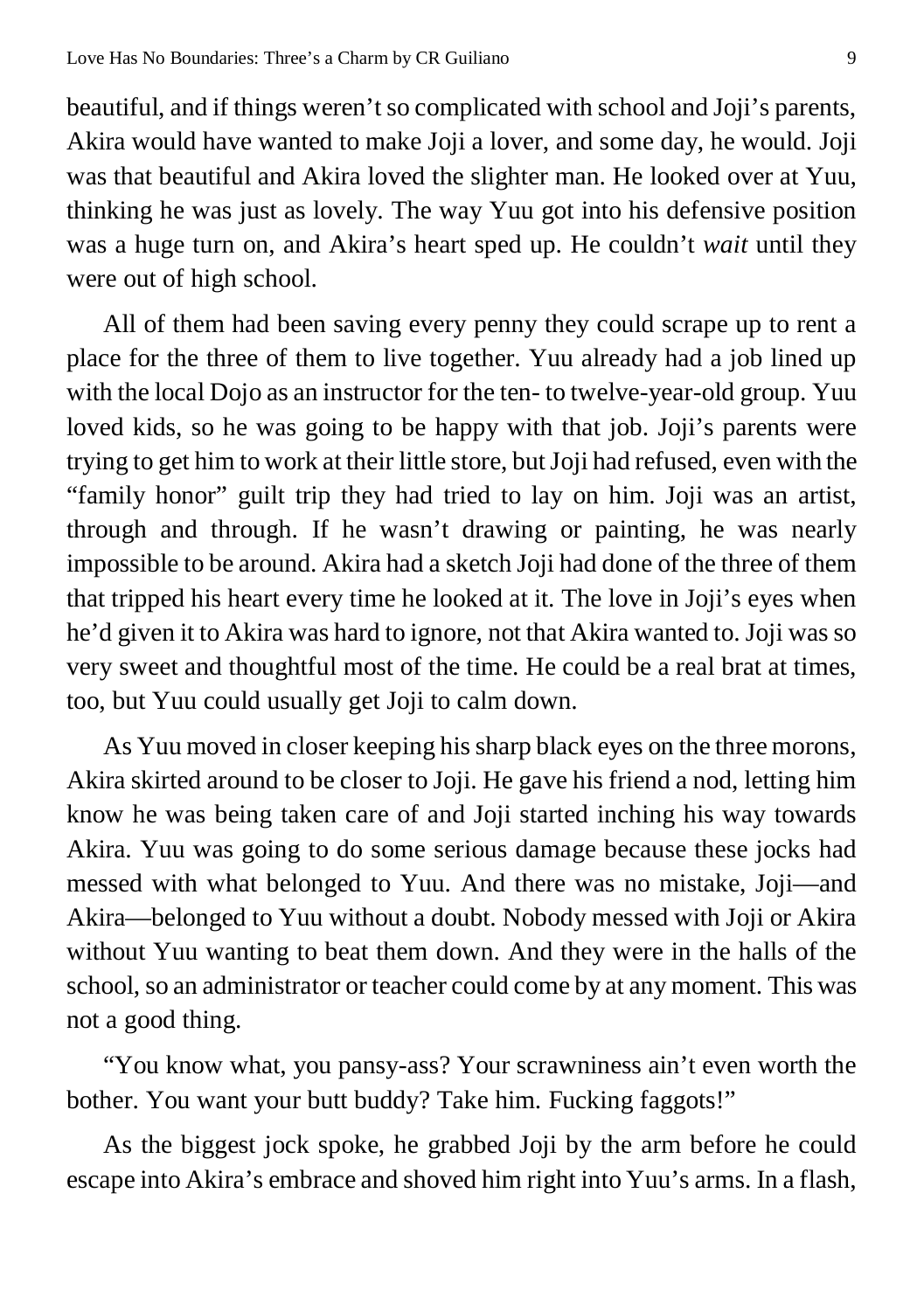Yuu patted their friend down and then pushed him behind his back towards Akira.

"I suggest you never touch him again."

Akira almost wanted to laugh at Yuu's warning. Unless these idiots got a taste of what Yuu was capable of doing, they weren't going to stop their bullying or take Yuu seriously. No one took any of them seriously because they were "too pretty", or so everyone said. Akira walked forward and hugged Joji against him, moving them both back in case Yuu decided he wasn't going to let this go. Just as the jocks started cracking knuckles, they all heard the voices of the principal and a couple of teachers coming towards them. In complete silence, Yuu backed away, never taking his eyes off the bullies and then grabbed Akira and Joji, gently hauling them off down the corridor and out through a side door.

Joji was clinging to Yuu, his trembling just as bad as when he was pinned to the lockers.

"I'm sorry, Yuu, I'm sorry. I tried to stay away from them. *Yurushite kudasai*?"

"Of course, Joji love, I forgive you."

Yuu murmured the words and kissed Joji on the temple, keeping his slim body close. Akira was on the other side of Joji, keeping as close as Yuu. Joji was fragile, and he and Yuu would both protect him no matter what. That's what you did when you loved someone. Akira knew without a doubt that he loved Joji, just as he knew Yuu did, too.

\*\*\*\*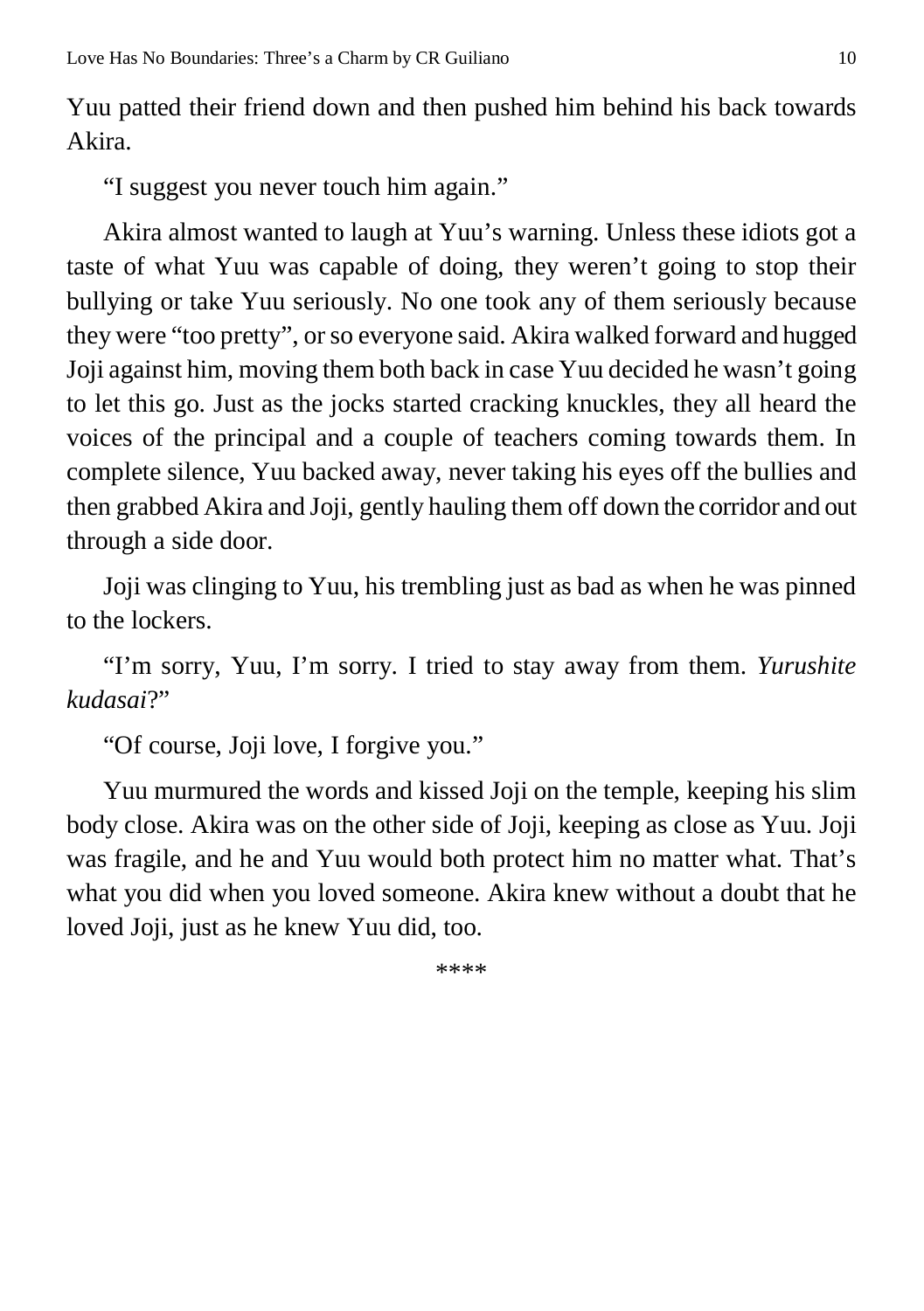#### CHAPTER 1

<span id="page-10-0"></span>"When will he be home?"

Akira looked up at Joji when he entered the kitchen. "I don't know. He called and said he'd be late." Akira went back to chopping the vegetables he was preparing for dinner. It was happening a lot lately, Yuu calling to say he would be late. Akira wasn't stupid. Yuu was an instructor at the Dojo, and so there was no reason for him to be late so much. Akira leaned back a little as Joji came up and wrapped his thin arms around him and kissed the nape of his neck.

"We could have a little fun to pass the time."

The low purr from Joji had Akira hardening in an instant. But it didn't seem right to make love to Joji without Yuu there. At least not while Akira was upset with Yuu.

"Please, Akira?"

Akira carefully put the knife down, his hands beginning to shake at Joji's plea. Man, he never could deny the man. Joji was just too sexy, too sensual, for Akira to resist, Yuu or no Yuu. He turned in Joji's embrace and gazed into the half-lidded brown eyes he loved so much.

"You want to do this without Yuu?" Akira had to make sure. The balance between the three of them was fragile and complicated, though Akira would not alter it for anything in the world. He loved Joji and Yuu with all that he had and would be destroyed without them. Maybe that's why Yuu being gone so much was weighing heavily on Akira's mind. He was really trying not to get suspicious, but what other reason could Yuu have for not coming home to his lovers?

Joji pulled Akira toward their bedroom in answer, and Akira let his lover tow him down the hall, his heart racing in anticipation. Out of all three of them, Joji was the most erotic and kinky. Yuu was more the aggressor, generally topping unless Akira or Joji wanted to, which wasn't often, almost never with Joji. Akira himself was very laid back, going with whatever Yuu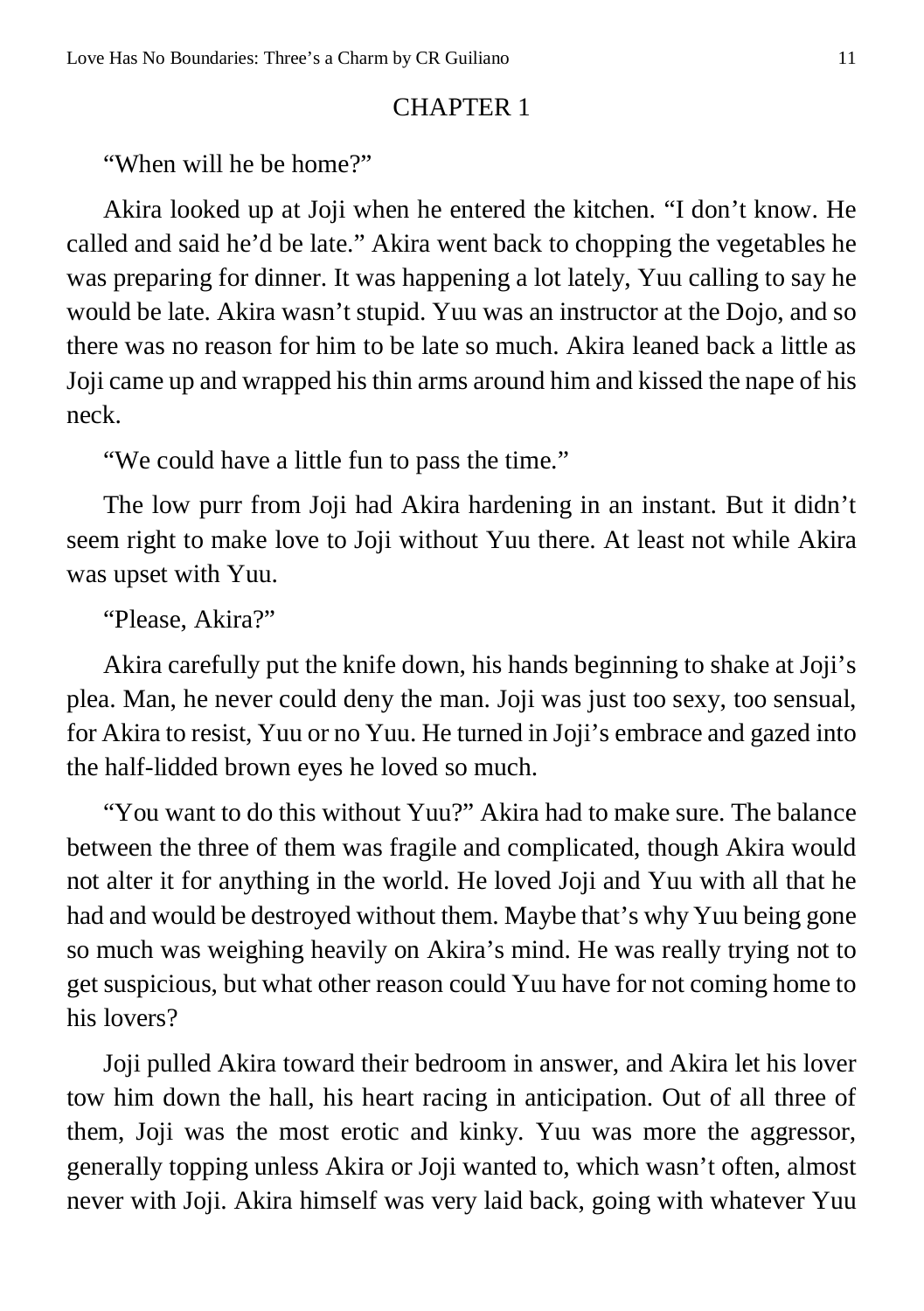and Joji wanted to do. Akira loved it all, no matter who was doing what to whom. Yuu had accused him of being too passive in bed once, and though Akira thought he was joking at the time, now he wondered if his lover was getting tired of him. Maybe he wasn't. But if he was, did that mean he was tired of Joji too? As Akira stood at the bottom of the bed, watching Joji remove his clothing, he couldn't fathom anyone ever getting tired of his lover.

Joji'ssoft hands on Akira's body were so carnal that his agitation with Yuu began to fade, though not the desire to have his other lover here. As much as he loved Joji and enjoyed what they did together, it would not be complete without Yuu. But Akira would allow Joji this since his small lover seemed intent on getting what he wanted. Once nude, Akira smiled as Joji stared at him, his lover's eyes dark with lust and face flushed with desire. It was always that way with them.

From the moment they had moved into this house together they had been inseparable. High school had been a test in patience and denial. It was so very obvious that all three of them loved each other, but they could do nothing without bringing the wrath of three sets of parents down on them. As it was, Joji's family considered him a disgrace and he was shunned now. Joji didn't care, saying he had all he needed in Yuu, Akira, and his art. Yuu had gone to try and reason with Joji's father, but it had been in vain. Yuu's family didn't know that Yuu was sleeping with both Akira and Joji and that he loved them both. Akira wondered if his strong but silent lover would ever tell them. He never pushed, though, knowing Yuu would make his own decisions. Akira's family accepted not only Akira's love of men, but the two men he loved. His mama adored Joji, spoiling him. She respected and loved Yuu, as well. Akira was very grateful and proud of them.

Joji had finished shedding Akira's clothing by now and Akira pulled him into an embrace, taking his lips in a passionate kiss. Their bodies slid together, the dampness of their skin mixing and heightening Akira's arousal. Within moments, Akira had Joji splayed out on their king-sized bed, his gaze drinking in the slight man as he kneeled between Joji's wide-spread legs. Joji was thin, almost too thin, but exquisite to look at with his pale, flawless skin. His black,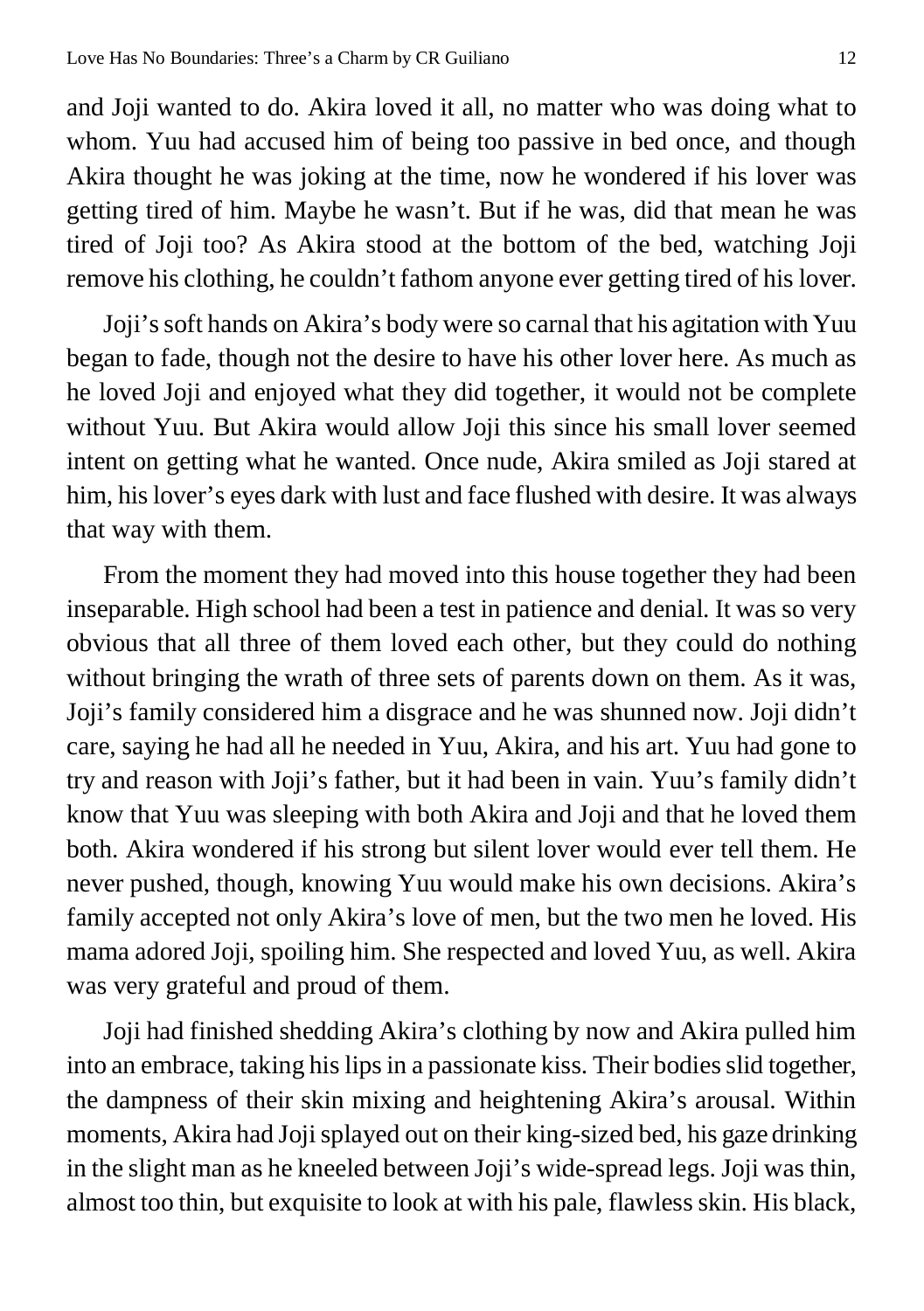chin-length hair emphasized the fragile lines of his jaw and highlighted the dark, dark-brown of his eyes. Joji's cock was proof that a small body didn't mean anything. It lay, thick and dribbling, upon his lower belly, and Akira's mouth watered. He leaned forward capturing the leaking head with his mouth and sucking gently.

Joji was extremely sensitive and arched with a moan as Akira licked and sucked him deep, his small hands clutching at Akira's hair and his hips rocking. Two years they had shared a house and a bed, and Akira knew every trick there was to drive Joji insane with lust. He knew every erogenous zone, every ticklish spot, every patch of skin that made Joji shudder, every kink that enhanced Joji's need for release. Carefully, Akira pushed a finger into Joji, eliciting a groan of pleasure from his lover. Much to both Akira's and Yuu's delight, Joji never needed much preparation. Akira worked his way from that single digit to two and then three, Joji rocking onto them, his body starting to jerk with need. Akira brushed his knuckles over Joji's prostate, his lover crying out at the sudden intensity of his rapture.

Akira couldn't wait any longer, tired of humping into the duvet for friction on his aching member. He pulled his fingers from Joji and grabbed for the lube that sat on the nightstand. Despite Joji's body's ready acceptance of his fingers, no way would he hurt his lover with his much larger cock. He slicked his shaft liberally, tossed the bottle aside and scooted up to align himself with Joji's loosened entrance. He gazed intently into Joji's desire-filled eyes as he slowly pushed his way into Joji's warmth. No matter how many times Yuu and Akira had made love to Joji, he was always tight, always warm and inviting. Once buried deeply, Akira stilled, watching Joji's eyes. His sweet lover blinked a few times, then his soft hands caressed across Akira's ass cheeks before fingers dug into his flesh. That was Akira's cue to start thrusting. He pulled all the way out, pushing his way slowly back in and giving Joji's frustrated expression a smug smile. Joji liked it fast and hard, but Akira liked to take his time, and ultimately Joji's orgasm was shattering because of it.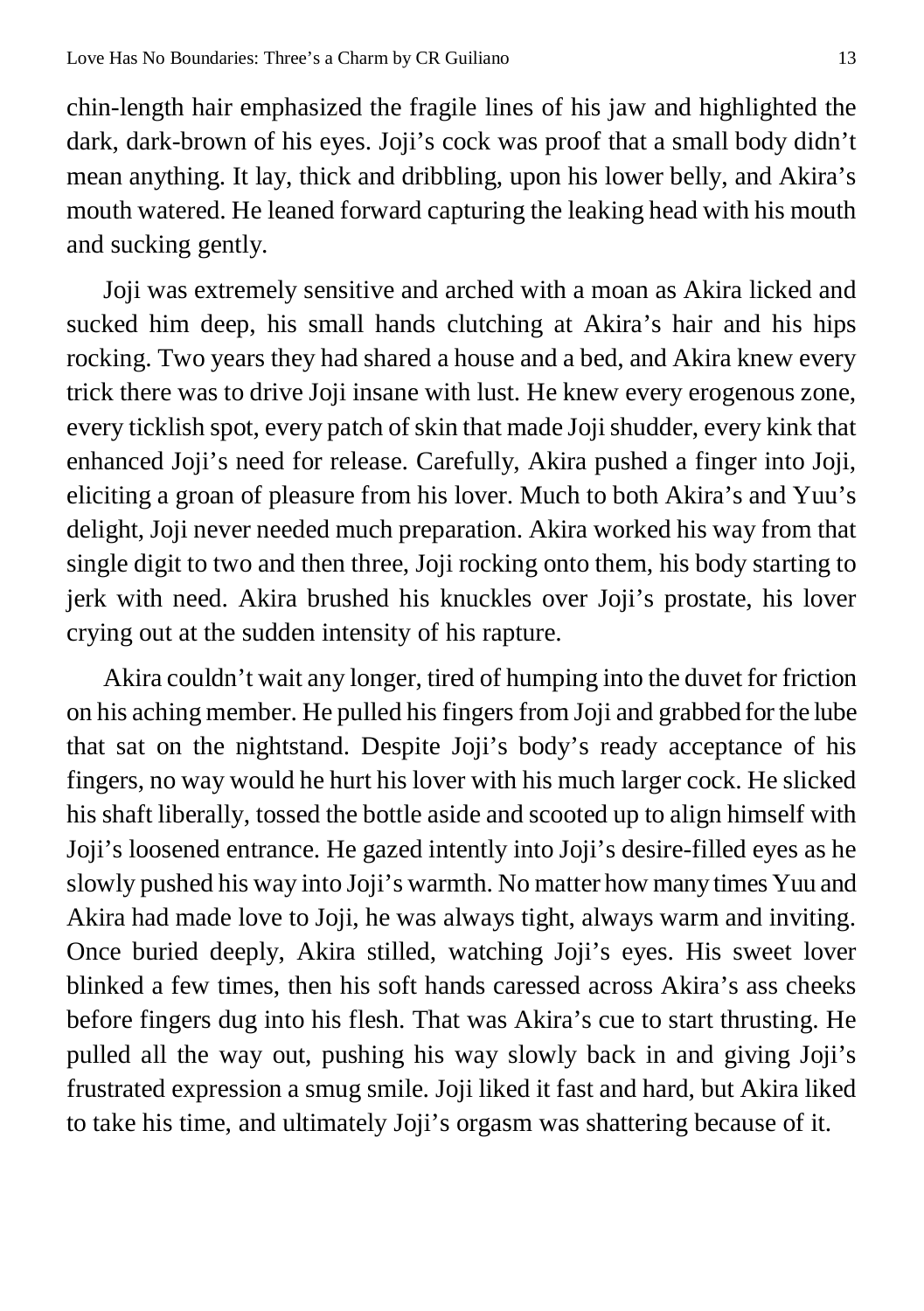So intent on pleasing his lover under him and the feelings coursing through him, it was a mild shock to feel warm, smooth hands caressing up the insides of his thighs and widening them, soft lips kissing the small of his back.

"What a lovely view to come home to."

\*\*\*\*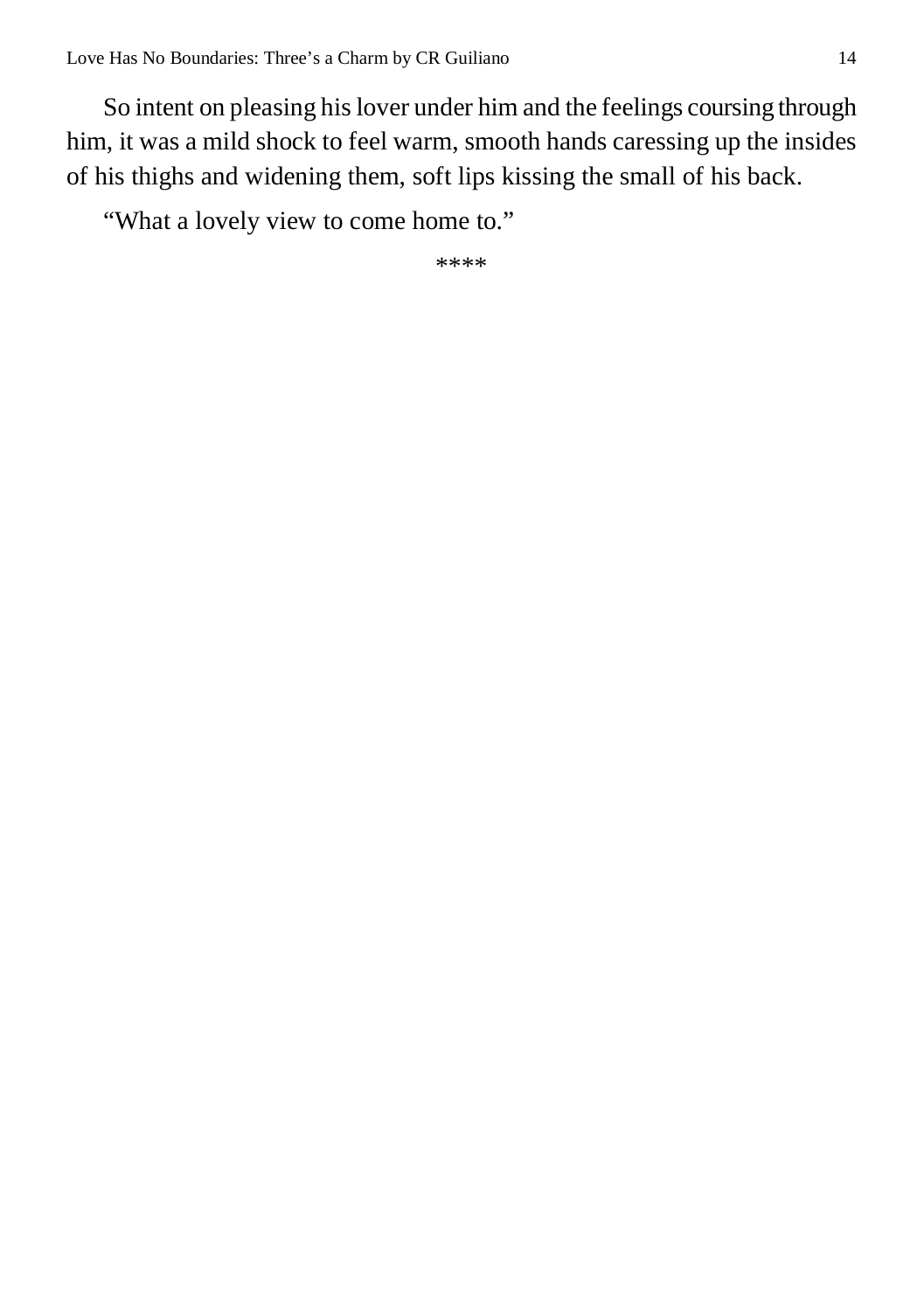#### CHAPTER 2

<span id="page-14-0"></span>Yuu's low voice sent shivers through Akira's entire body, causing Joji to groan in reaction. When Akira felt Yuu's naked body covering his, his long slicked fingers preparing him, he echoed Joji's groan. Moments later, Yuu slowly sank into Akira's body, the three of them now intimately linked. As always, Akira gave up control to Yuu, allowing his more aggressive lover to set the pace. Both Akira and Joji loved the way Yuu took control and brought them all to such heights of ecstasy.

Akira gritted his teeth, throwing his head back against Yuu's shoulder as his lover began to move. Joji's hands scrambled, trying to latch onto both Akira and Yuu. Little mewling sounds came from him as Yuu's thrusts drove Akira deeper into Joji. Yuu's rhythm was slow and deep, just the way Akira loved it. He groaned every time Yuu filled him and whimpered at each withdrawal. Joji was curled forward kissing his chest and sucking on his nipples. When they made love, usually Joji was the first to fall over the edge into orgasm, being so sensitive and responsive, but on occasion Akira, and twice Yuu, came before their smaller lover. Obviously, this was one of those times, as Joji's tongue and mouth drove Akira insane and Yuu continued to thrust deeply.

When Akira's balls began to tingle and tighten, he clenched his inner channel around Yuu, dragging a moan from his lover, and took over the thrusting needing the much faster rhythm to fall into his climax. Yuu froze, hips jutting forward and allowing Akira to rock between him and Joji and minutes later, Akira cried out, his body going tense and trembling with the force of his climax. God, it was always like this, so intense, so intimate, and so loving. Before Akira could collapse on Joji, Yuu started thrusting again, fast and furious, causing Akira to stay hard for Joji. His two lovers came at the same time, Joji's cock shooting between him and Akira, and Yuu filling Akira with his release.

Yuu, always considerate, dropped to the side, disconnecting from Akira so that they didn't squish Joji under them. Yuu pulled Akira over until he was between Yuu and Joji on the bed. He was sweaty, sticky, sated and so in love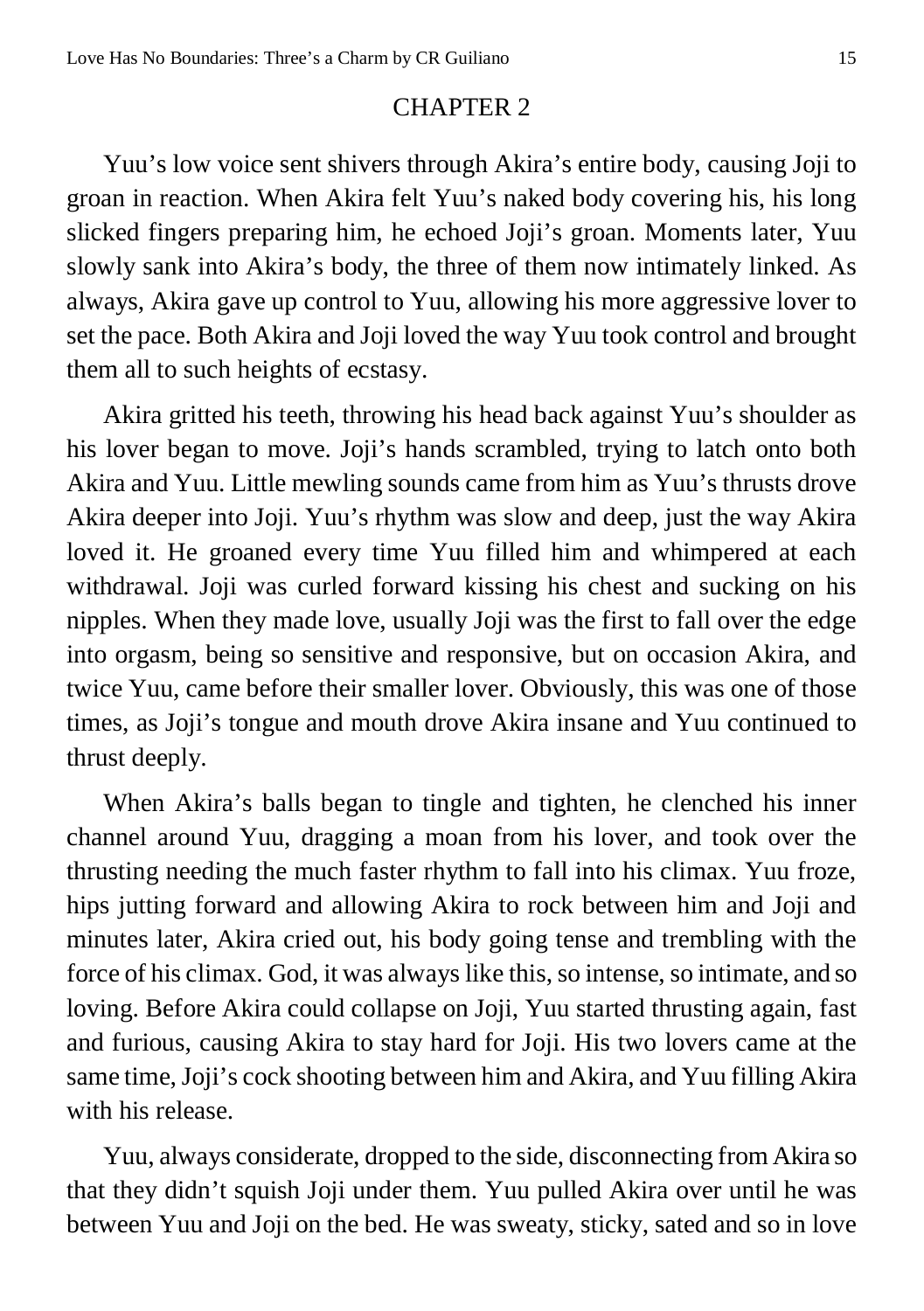his heart felt like it was going to burst from his chest. Only the nagging feeling that something was pulling Yuu away kept him from being blissfully content.

Despite the exhaustion that gripped him after making love with Joji and Yuu, Akira couldn't sleep. He could feel Joji's even breathing against his chest, hear his soft snores, but Yuu was silent behind him. "Yuu?" Akira almost cringed at his lover's deep sigh and his heart sank as Yuu shifted away from him to lie on his back. Akira kissed Joji's soft hair and then turned over to stare towards Yuu in the darkness. He couldn't see his lover's face, but the sigh told Akira that Yuu was once again frustrated by Akira's constant insecurities.

Akira had tried to talk to Yuu but was rebuffed each time. When he brought up how he felt to Joji, he'd been sincerely told he was an idiot and that Yuu would never think of leaving them. Akira didn't know what to do. They'd always been honest with each other, didn't keep secrets, but Akira could not shake the idea that Yuu was hiding something. "Please Yuu, tell me what's wrong. Why do you stay so late at the dojo? Why do I feel as if you are… I don't know… tired of us, or at least of me?"

"I have told you before, Akira, I am fine, and there is nothing wrong."

Akira snorted and crawled his way to the bottom of the bed, stomping into the bathroom and closing the door. "I don't believe you!" he shouted through the wood as he turned the shower on. Akira wasn't stupid. Something was going on, but apparently Yuu didn't feel he needed to confide in Akira. Well, he was done trying to pry out what was causing Yuu to become distant. As much as it hurt, he would let it go and hope that the day didn't come when Yuu left them.

Akira turned from the softly flowing water to see Joji standing in the bathroom watching him.

"Why do you antagonize him? Why do you push? You know Yuu loves us and would never do anything to hurt us or leave."

Akira angrily rinsed off, annoyed that Joji didn't get it, didn't understand. Maybe because Yuu wasn't pulling away from him, just Akira. Sadness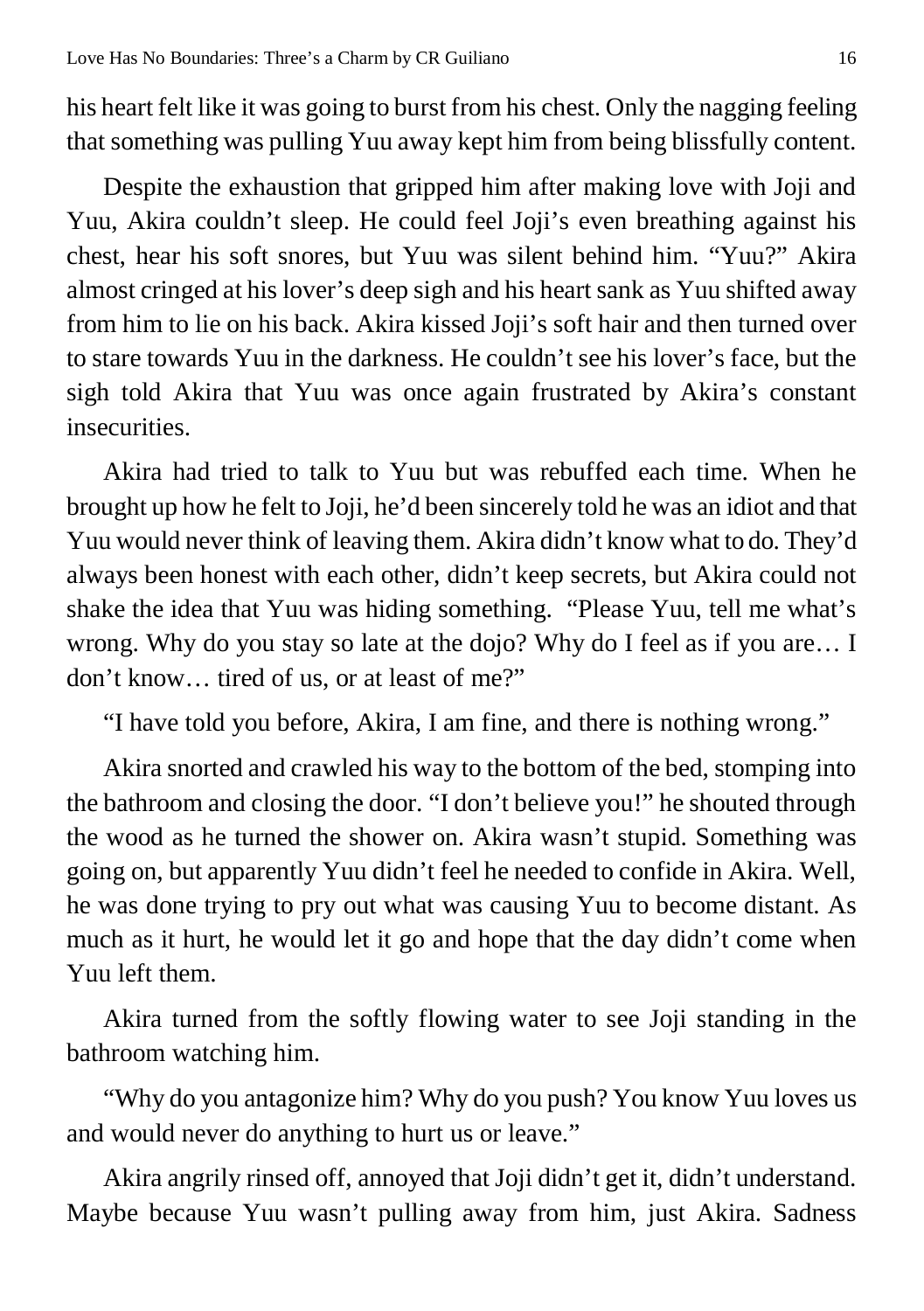swamped him, his chest aching, and he slid to the floor of the tub, trying to take a deep breath and finding it hard to draw in any air to his lungs, his whole body shaking hard enough to make his teeth chatter.

"Yuu! Something is wrong with Akira!"

Akira tried to wave off Joji's concern, but his small lover had already raced from the bathroom. The next moment, Yuu came in, distress showing through the frown on his face. "What's wrong? Joji said you collapsed!" As Yuu asked him questions, he'd made his way into the tub and crouched down to pull Akira into his arms. Akira thought he should feel grateful that Yuu appeared to care like he used to, but he couldn't muster up the gratitude. He probably was only putting on a front for Joji anyway. He tried to pull from Yuu's embrace, only to find his strong lover pulling him tighter.

"No! You will not do this! I will hold you until you calm down. Joji, turn off the water and hand me a towel."

Still trying to get his breathing under control, Akira watched Joji do what Yuu asked him. Next thing Akira knew, he was being wrapped in a warm towel and scooped up into Yuu's arms. Akira never could get over Yuu's strength as he carried Akira to the bed. Yuu was no bigger than Akira himself, yet didn't even break a sweat under his weight. Once Yuu had Akira settled back in their bed he stood back, hands on hips, and glared at Akira.

"Now, tell me why you were having a panic attack?"

Akira glared in return and then flipped over, giving Yuu his back. If his lover refused to talk and ease Akira's worries, then there was no reason for Akira to reciprocate. After all, what was giving him the anxiety attack in the first place was Yuu's lack of communication. Akira had done all he could to get his lover to speak up, to no avail. As much as he loved Yuu, he was done fighting to get the man to confess what was on his mind.

\*\*\*\*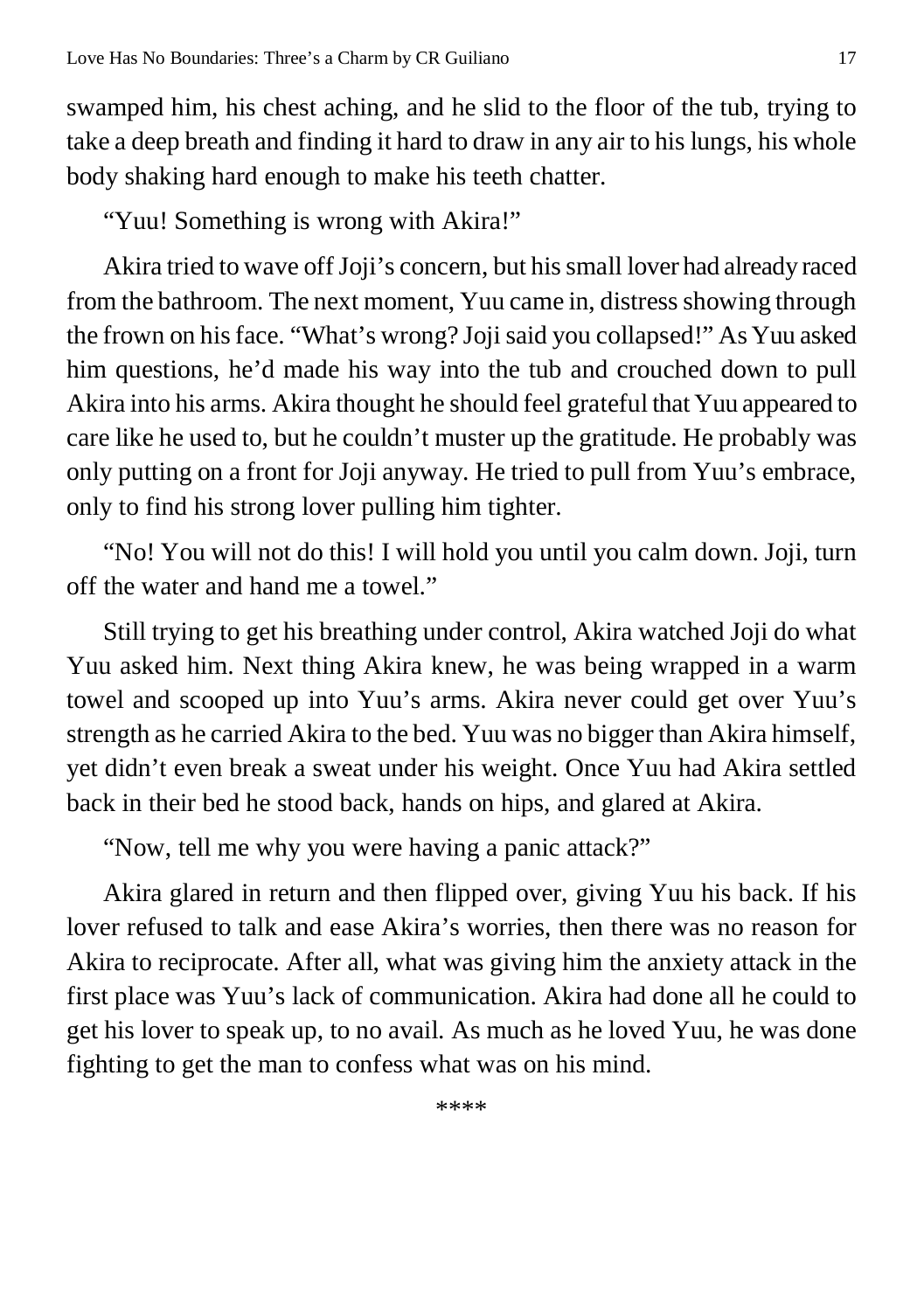#### CHAPTER 3

<span id="page-17-0"></span>"Yuu, why is Akira acting that way? I mean, I know he's said he's worried that you are tired of him and that you will leave us. But I told him that's not true."

Yuu had left Akira in bed, stubbornly ignoring him. Yuu could have pushed it, making Akira talk, but his lover had reason to be worried. Yuu just didn't want the two men he loved more than life to worry about him. They didn't need to know he was being bullied by one of their former rivals from high school. It was humiliating, but Yuu's back was against the wall. Corrigan, that jock bastard from high school, had found a weak spot to exploit: Yuu's lovers. Yuu wanted to tear the man apart when he'd threatened Akira and Joji, but Corrigan had Yuu's hands tied.

Just a few months ago, Corrigan started working at the True Palace, training the older kids, and had worked his way into the owner's favor with false charm. Yuu knew that Corrigan was nothing more than an unintelligent bully. Yuu tried to tell his boss that Corrigan was not a good fit for the dojo, but Mr. Miyamoto was already smitten with Corrigan. Not even a week after he started, Corrigan caught Yuu in the back alley getting ready to leave on his motorcycle. He'd startled Yuu, who had become complacent in the two years since high school. Corrigan was just as big now as he was back then, maybe bigger, and now he was a black belt. Yuu was pretty sure his skills were still superior to Corrigan's, if for no other reason than Yuu was extremely fast. Corrigan might have strength on him, but Yuu knew he could hold his own against the other man.

It was when Corrigan pinned Yuu against the concrete wall, getting up in his face that Yuu realized he might have a problem.

"So, you still a fag, Tran? You still hanging around and sexing up those two pretty boys? What were their names? Oh yeah, Joji and Akira. Like I wouldn't remember you losers from the old days. Don't bother answering, I know you are. I've followed you. I know where you live. I know where both of them work."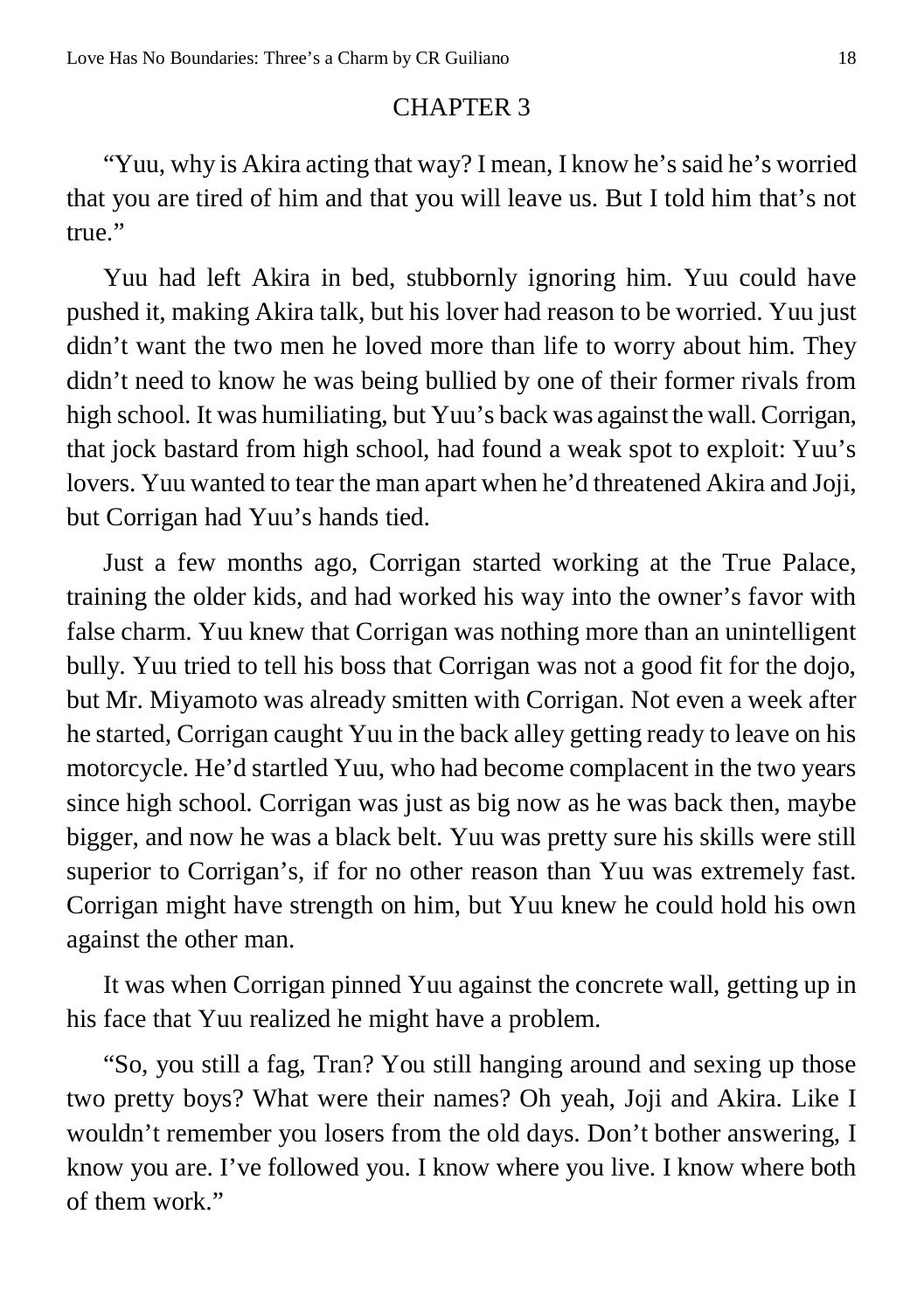Yuu wasn't sure what kind of psychotic expression was on Corrigan's face, but the man's eyes looked manic. Yuu held still, though he was aware Corrigan wasn't focused very well. He didn't want to go home and have to lie about being injured if Corrigan took exception to him trying to escape his grip. What worried Yuu more was Corrigan stalking him and his lovers. The bully had always been unpredictable, even more so now. Yuu would do anything to protect Akira and Joji. "What do you want Corrigan? What's it going to take for you to leave us alone?"

"Simple, Chinaman. You're going pay me to stay away from your little *boyfriends*. And if you don't? There's no telling what might happen to your precious butt-buddies."

Yuu's heart seized and his stomach curdled. What the fuck? Yuu didn't know what Corrigan's problem was, but he'd let Corrigan do whatever he wanted, as long as he never touched Joji or Akira. Yuu swallowed hard, his pride wanting to rebel against what Corrigan wanted. But Akira's and Joji's safety was involved, and Yuu had to do this to keep them safe. "Fine." He hoped Corrigan heard his whisper. He didn't want to repeat himself.

"Thought you'd see it my way, faggot. How about we get started right now?"

As Corrigan spoke, he jabbed at Yuu, shoving him against a wall and digging into his pockets. Yuu could feel the shame filling him and hung his head. As humiliating as this was, it was better than whatever Corrigan might think to do to Akira and Joji.

"Want whatever ya got on you now faggot, then we'll see what kind of figure I'm thinking tomorrow. And just so you know how serious I am, don't get any ideas about calling the cops. Because if you do, what happens to your little faggot boyfriends will make you wish you'd never been born. You got that, Tran?"

\*\*\*\*

Yuu could only nod, his stomach clenched in dread.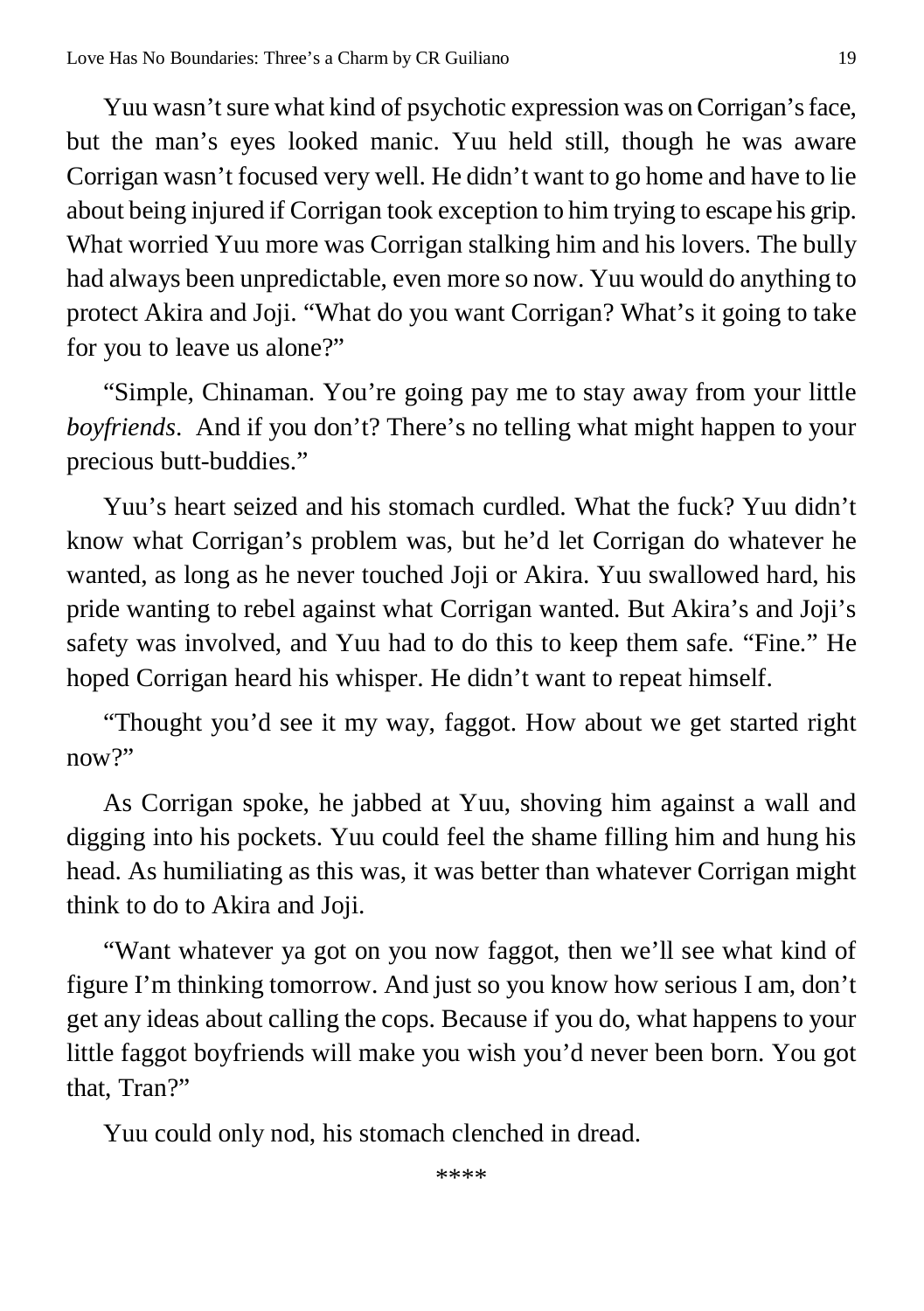#### CHAPTER 4

<span id="page-19-0"></span>Another week and Yuu was still coming home late, and now it seemed he wasn't interested in sex anymore. At least not with Akira. He'd seen Yuu and Joji together without him. Of course, Joji could be very persuasive, and Akira wasn't persistent like that. If Yuu didn't want him, then Akira wasn't going to beg. But, God, the rejection hurt. Enough that Akira had made the decision to leave. He loved Joji and Yuu too much to stay here and be left out. He never thought it would come to this, but he couldn't stay.

He waited until both Yuu and Joji were asleep, again, without him. He'd given a lame excuse of working and spent the time they were making love on his computer in the living room. Once he stopped hearing the moans and cries from the bedroom, he peeked in to see Yuu curled around Joji, both fast asleep. He tiptoed to the dresser and removed his clothes then made his quiet way to the closet and grabbed a duffel bag and most of his hanging clothes and shoes. A quick trip through the bathroom for toiletries and he was ready. He'd leave everything else here for Yuu and Joji.

He'd called his mother earlier, when both Joji and Yuu were gone. She'd been saddened to hear things were not going well, but reassured him he was welcome to come home. As it was, their house was only a little over a mile away. Akira threw his bag into the back seat of his car, and then, sitting in the driver's seat with the door still open, he used his foot to silently push the car out of the driveway. Akira wasn't sure what Yuu would do if he heard his car. He pushed again, and once he was far enough down the road where he didn't think Yuu would hear the engine, he started his car and drove quickly to his parents' house. His mother waited up for him, knowing he was coming, but not why.

\*\*\*\*

Yuu jerked up, something waking him suddenly. He glanced around in the dark, seeing nothing but shadows. He glanced down to see only Joji in their bed. Something was wrong. He jumped from the bed and raced to the living room, only to find it empty with no lights on. Stalking back to the bedroom, he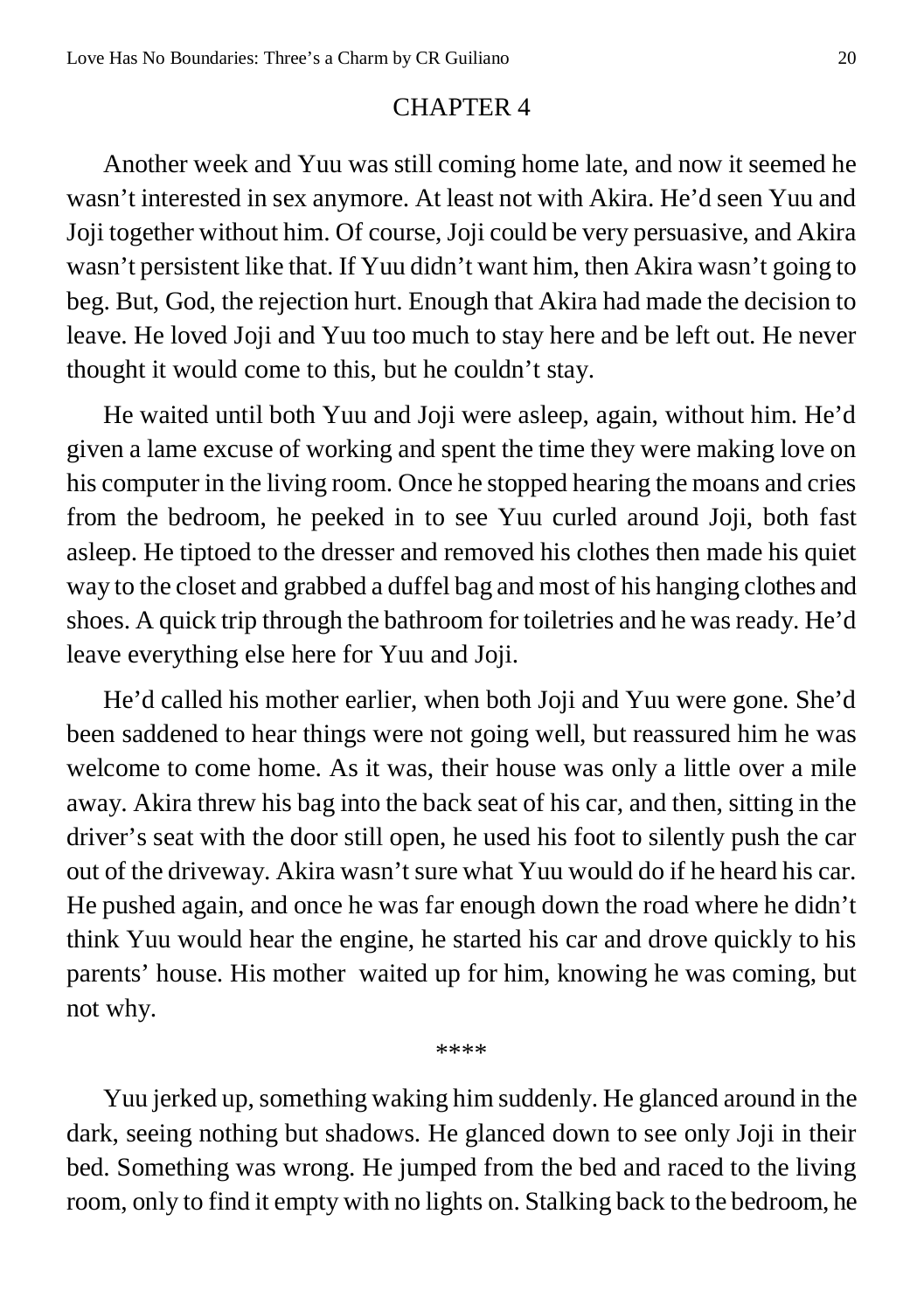flipped on the light, ignoring Joji's grumbling, and ripped open the closet door. Akira's clothes were gone. His heart beating hard, he went to the dresser to see the same. *Fuck!* Their lover had left them! That would make Akira vulnerable to Corrigan and Yuu wouldn't be able to protect him. Akira never went back to get his black belt after they had graduated and would be no match for Corrigan.

*Fuck, fuck, fuck!*

"What's wrong, Yuu?"

Joji's sleepy question made Yuu turn and stare at him. Maybe it hadn't been right to keep what was going on from his lovers. With Akira out of the house, it would have been better if he knew what was going on to help protect himself. Yuu knew he'd shut Akira out, unwilling to take the risk of Akira figuring out what was wrong and that he'd been going through a lot of money. Akira was that perceptive, always had been. He hung his head, not answering Joji's question, and tried to think where Akira would go. He had a few friends at work, but Yuu didn't think Akira knew them well enough to ask to stay at their homes.

He jerked his head back up. There was only one logical place that Akira would go. To his parents' house. Yuu was digging for his cell phone before he realized it was late. He glanced at the clock to see it was after one a.m. Screw it, this was important. Yuu needed to know if Akira was there, and then he needed to sit his lovers down and confess to them what had been happening for the last couple of months.

Akira's cell phone went straight to voicemail which meant his lover had turned it off. Undeterred, Yuu dialed the Ishida house and waited. After more than six rings, a sleepy female voice answered and didn't give Yuu a chance to identify himself.

"Yes, Yuu, he's here."

He was sure Mrs. Ishida heard his loud sigh of relief. "I need to talk to him. It's important." He only hoped Akira would speak to him.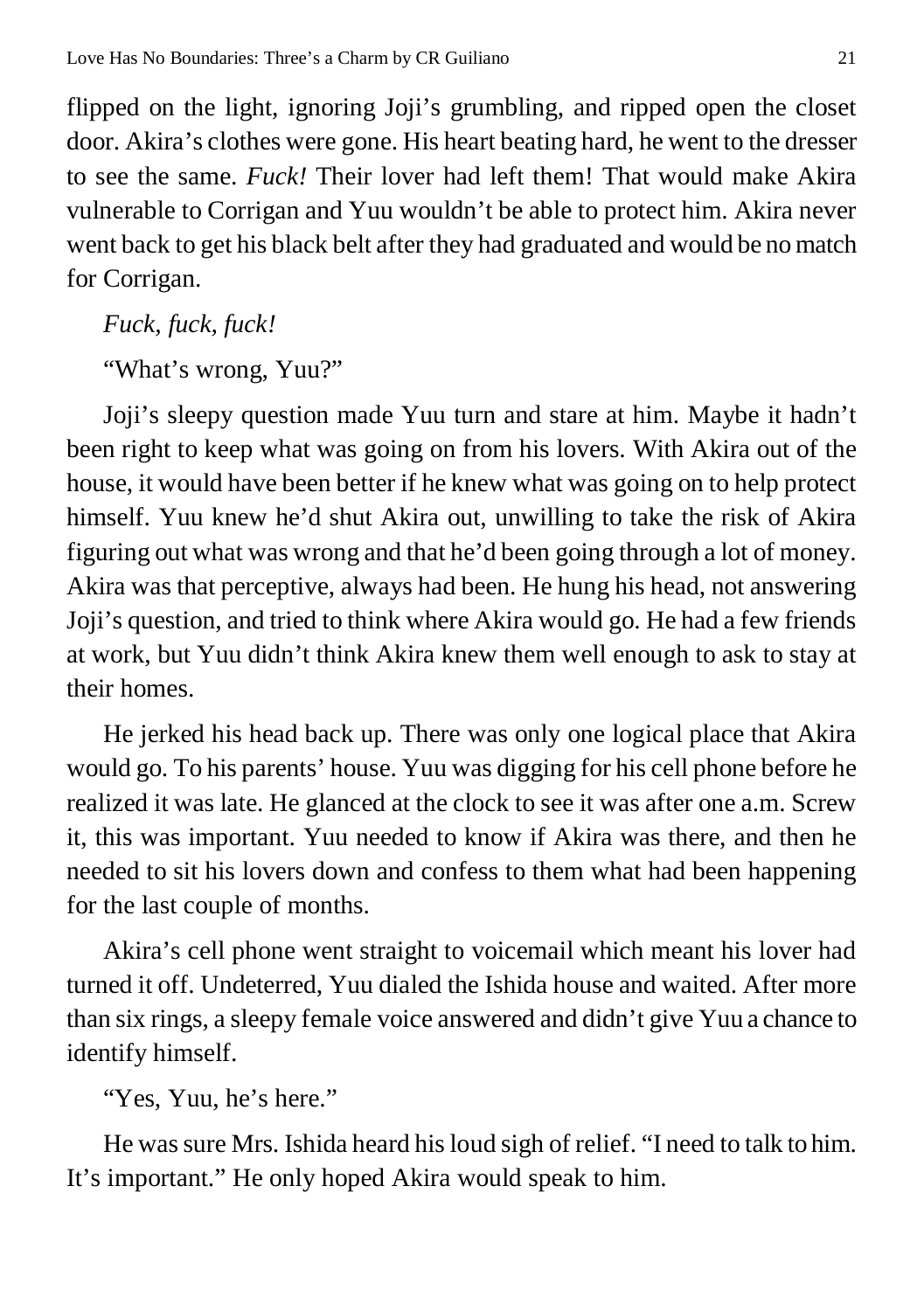"I'm sorry, Yuu. Akira was pretty upset when he got here, so his father gave him a sedative and he's sleeping. You will have to call in the morning and speak to him then."

Yuu cursed under his breath. "Okay, Mrs. Ishida. Sorry for disturbing you." Yuu hung up before the woman responded. He had to get to Akira. No doubt, with the way Corrigan stalked them all, he would find out Akira had moved out and Yuu was terrified the bastard would go after his lover despite their arrangement. He was trembling with fear, not something he was used to, and nearly jumped out of his skin when arms circled his waist and hugged him.

"You okay, Babe?"

"No, no, I'm not. Akira's gone." Joji dropped his arms instantly and ran back into the bedroom without a word. Minutes later, he came back out with tears streaming down his face.

"But why? Why would he leave us?"

Yuu swallowed the lump in his throat. It killed him to see Joji so distraught. He only ever wanted to make both his lovers happy and keep them safe. He closed the distance between them and gathered Joji into his arms, holding him tight and rocking him. "Because of me, sweet baby. Because of me."

\*\*\*\*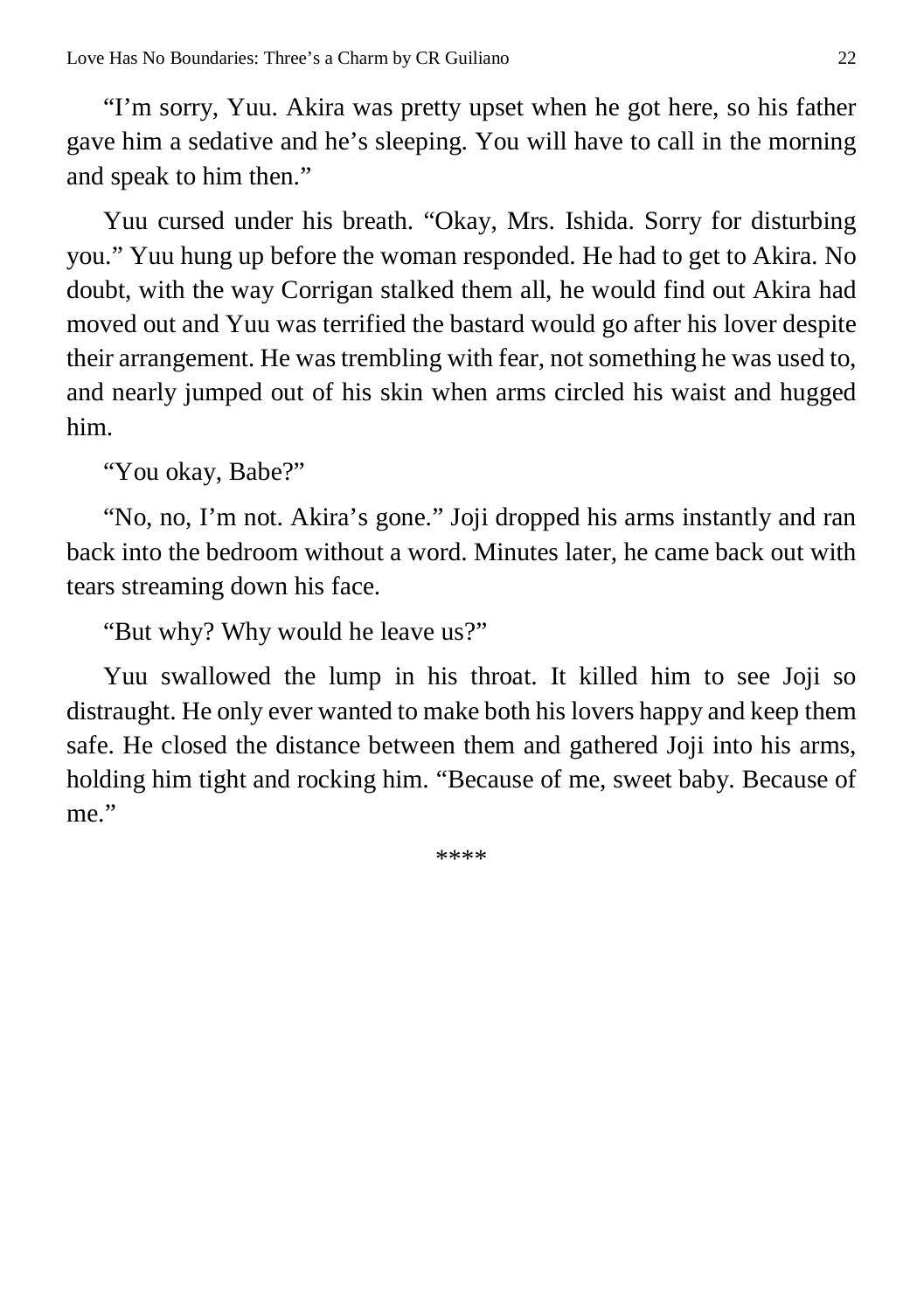#### CHAPTER 5

<span id="page-22-0"></span>Akira watched his mother putter around the kitchen, concerned at her silence. Usually, his mother was bursting with advice but not this morning. Was his break with his lovers upsetting her as well? Or was she just worried about him? "Mama? What's wrong?" He watched her stop near the sink, her back to him.

"Yuu called last night."

Akira sighed. Of course he did. But Akira had nothing to say to his former lover. "What did he say?" Akira didn't really want to know what Yuu had to say for himself, but he knew his mother would expect the question.

"Nothing. Just that he needed to talk to you and that it was important. He did sound… distressed."

Akira snorted. "Are you taking his side, Mama?" Akira could see that. His parents loved Yuu and Joji. And if his mother thought he'd done something wrong, she wouldn't hesitate to defend them and rant at him. He watched her turn and look at him, her black eyes catching his gaze. Her expression was sad yet determined.

"I am not taking sides, Akira. I want to understand so that I can give the proper advice."

Akira usually had no problem talking to his mother and sharing, but he'd not spoken of the stress between him and Yuu. "I don't know…" He was loath to bring it up, not just because it hurt, but he didn't want his mother thinking badly of Yuu. Akira still loved the man fiercely; he just didn't know what to do to fix things, or if he even could. He dropped his head, worrying his lip as he warred within himself. He was startled when his mother's soft hand cupped his chin and raised his gaze to hers.

"Akira, my son, I am not blind. I see that something is terribly wrong. You would not be here and separated from those men you love if things were okay. Is it Yuu? Or has something happened with Joji?"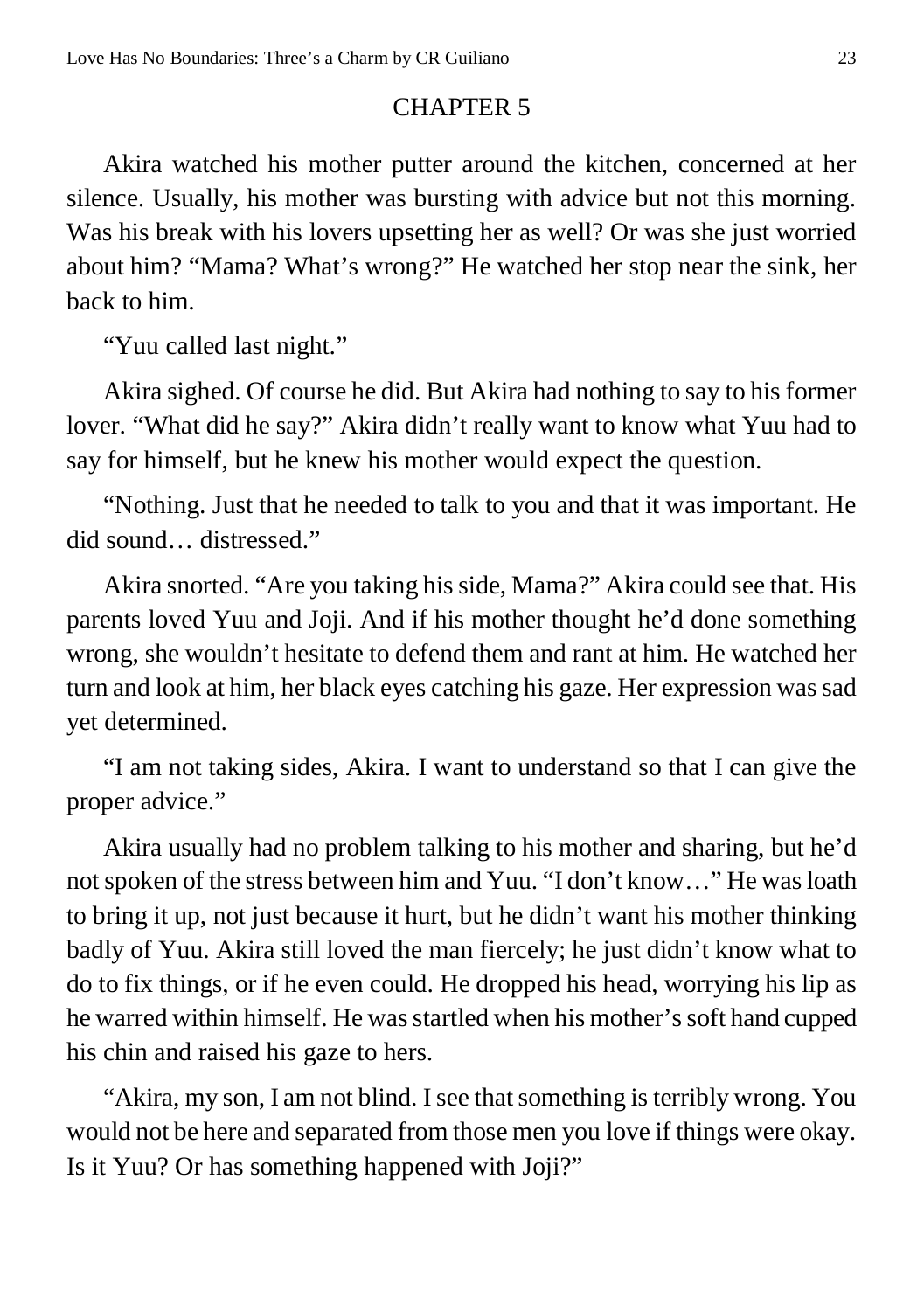Akira sighed and then took a deep breath before launching into what he felt and why he was here. It wasn't as if Yuu had done anything specific. It was just the feelings of rejection and suspicion that had driven Akira to leave. Akira had just finished speaking when there was a knock at the door. He fiddled with the now-cold tea that his mother had given him earlier as she went to answer the door.

"Akira"

Akira's head jerked up at Yuu's whisper. His lover looked like crap, hair a mess, stubble on his chin, eyes haunted and clothes wrinkled and disheveled. He saw Joji behind Yuu not looking much better, but with the addition of redrimmed eyes and sickly pallor on his usually golden skin. Yuu's face was ashen, and Akira's heart skipped. Was Yuu sick? Was that why his lover had distanced himself? Akira was up out of his chair and in Yuu's arms in a heartbeat.

"I'll leave you to talk."

Akira felt Yuu nod at his mother, but he couldn't make himself let go. Yuu's solid, warm body was heaven, and he'd missed it. He felt Joji surround him from the back, Joji's face against the back of his neck and wetness dripping down his back. God, he'd hurt his lovers. Finally, he pulled back but couldn't meet Yuu's eyes. He cleared his throat and put some distance between them. He'd fled to his parents for a reason.

"Akira. We need to talk."

Akira just nodded, not trusting himself to look Yuu in the face and see the final rejection, Yuu telling him he was not wanted in their threesome anymore. "We can go in the back study. Papa won't mind." Akira turned without looking up but a sigh shuddered from him when he felt Joji take his hand as he led them down the hall. His father was gone, off to work, so they had privacy. He squeezed Joji's hand and then let go so he could sit on the couch. Joji promptly dropped beside him and curled up against his side. He couldn't help but put his arm around the small man's shoulders, pulling him closer. After he settled, he finally looked up at Yuu.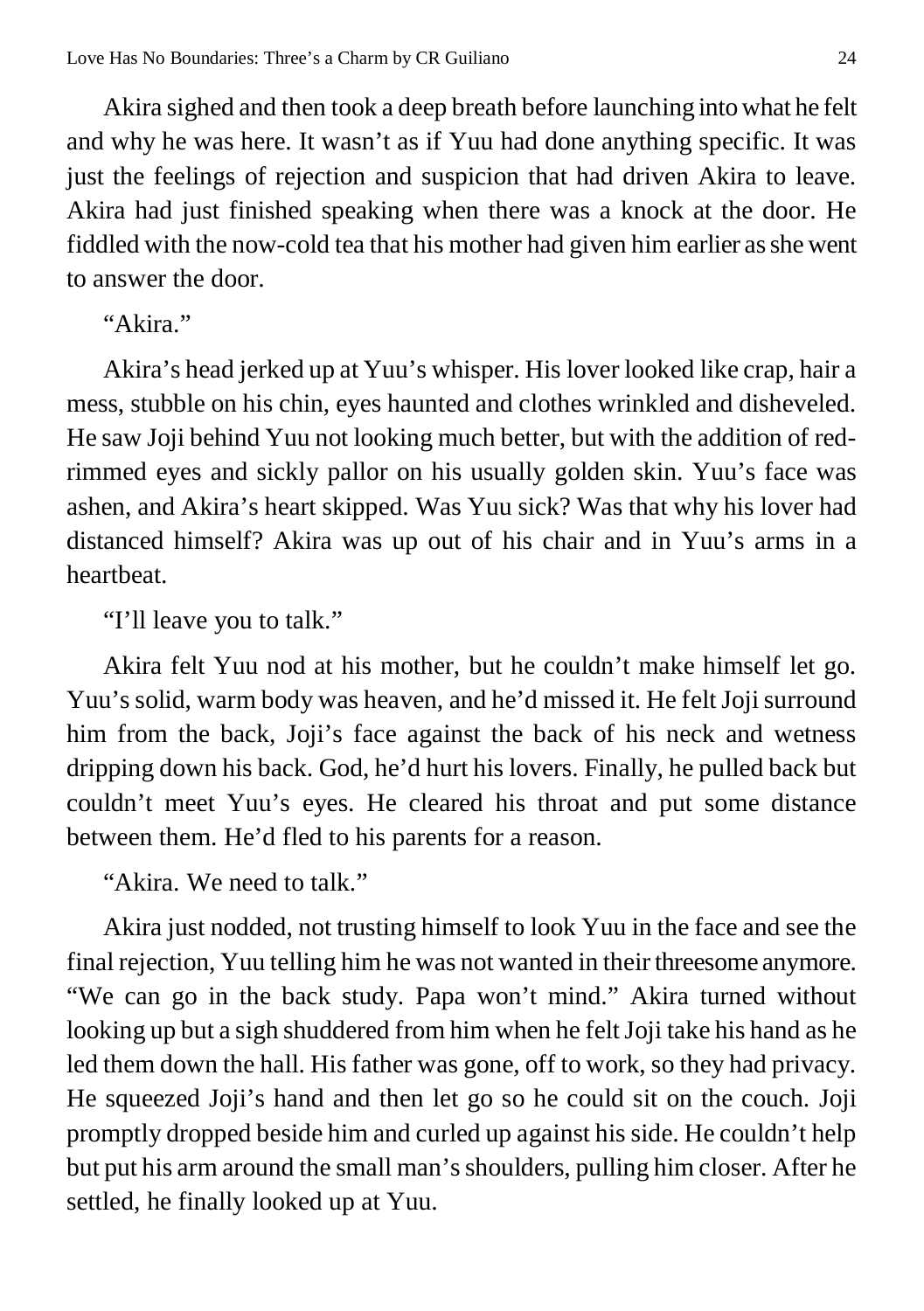His lover had chosen a chair across from the couch when usually the three of them would pile together on any furniture surface. Just one more sign to Akira that things were over for them. "Okay, Yuu. Talk." His words came out much more harsh and clipped than he'd meant them to, but he was hurting and Yuu was the cause.

"I'm sorry, Akira, Joji. I probably should have confided in you both months ago, but I was scared for you."

Akira tilted his head, confused. Joji remained silent by his side, but then, he was probably grappling with the idea of Yuu scared of anything. Akira knew there were a few meaningless things that frightened Yuu, he just never mentioned them to save Yuu's pride. "What are you talking about? What have you done, Yuu?" Akira's imagination was suddenly on overdrive, thinking terrifying things. Maybe Yuu was sick and dying. Maybe he was contagious and had infected both Akira and Joji? Maybe he lost his job, and they would be kicked to the streets? Akira didn't know what to think as he stared at Yuu, waiting for him to answer.

"I've done something terrible. I've…" Yuu trailed off, dropping his gaze, but not before Akira saw guilt in his eyes.

"NO! You didn't! You cheated on us?!" Akira had jumped up, nearly knocking Joji to the floor and then started pacing, his anger overwhelming. "How could you do that to Joji? I understand you no longer want me, no longer love me. But Joji? He doesn't deserve such pain." Akira was shouting, but he stopped and scooped Joji into his arms because the smaller man had started sobbing. He turned to glare at Yuu and saw such dismay and shock in his face, his anger drained away. Oh, he was still pissed, but he just didn't have the energy to yell at Yuu and comfort Joji at the same time. Joji was more important right now.

"I didn't cheat! This has nothing to do with sex! Do you remember Corrigan?"

Akira was surprised by the question. What did a homophobic, asshole jock from their high school days have to do with anything? His eyes widened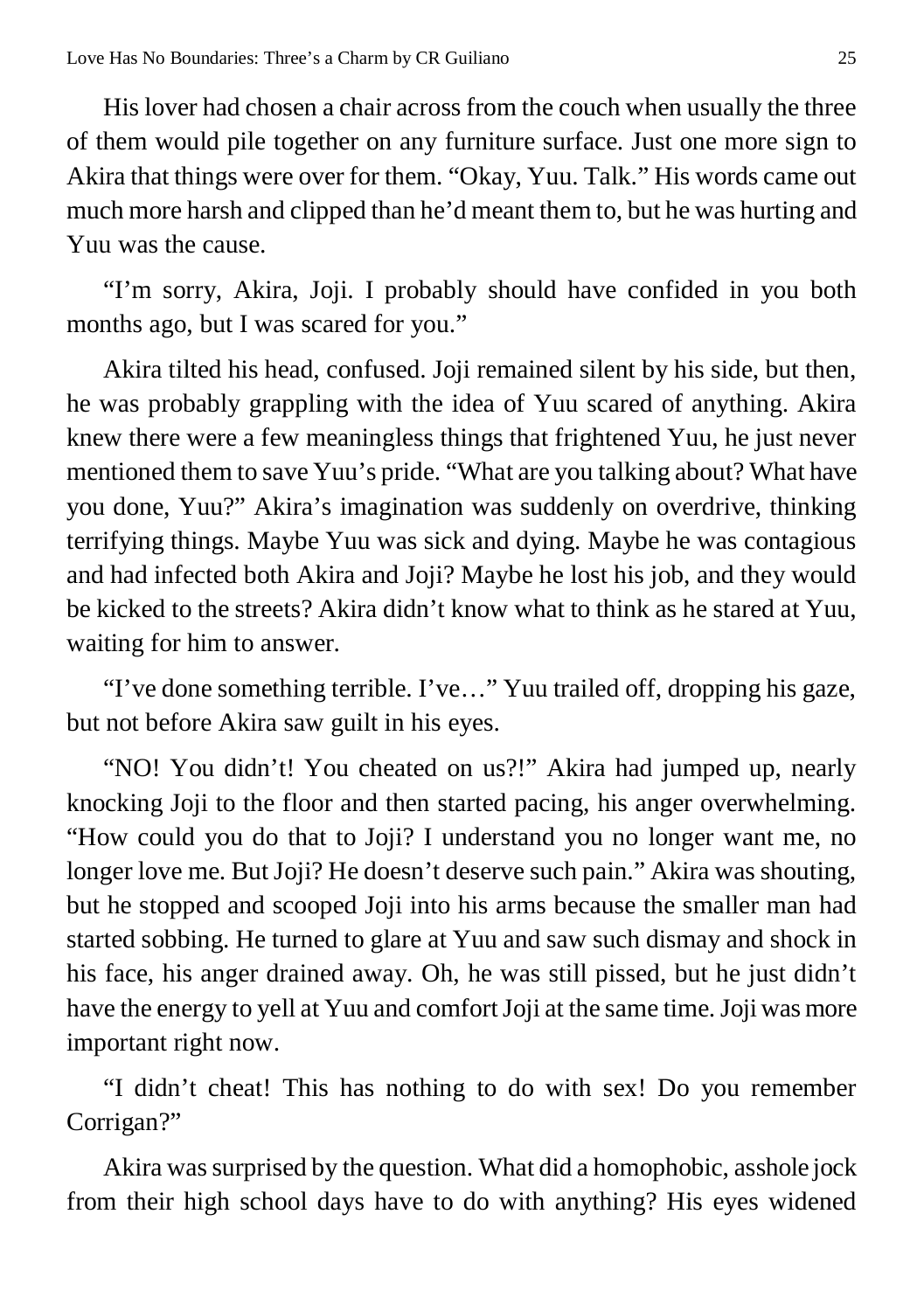suddenly. "Oh, God. Yuu!! You've been with him? You've been…" Akira couldn't even finish his sentence. The idea of his lover in the arms of that… that… well… Akira didn't think he had a strong enough word to describe what Corrigan Matthews was. Akira was further surprised to see tears trailing down Yuu's face. Yuu didn't cry… ever. But then, Yuu had cheated on Akira and Joji. That it hurt the man was somewhat satisfying to Akira.

"No, no, you don't understand. Let me explain. *Please*." Yuu covered his face with his hands, his shoulders hunched forward like he was going to get hit. Akira wasn't going to touch him, even though he felt like beating the shit out of Yuu for being so stupid, for being uncaring and reckless. For causing such pain for both Akira and Joji.

"He started working at the dojo, got Mr. Miyamoto to trust him. I tried to tell Mr. Miyamoto that Corrigan was no good, that he was… was—Well, Mr. Miyamoto didn't believe me. One day Corrigan caught me in the alley behind the dojo and cornered me against a wall. He threatened… he threatened both of you if I didn't do exactly what he wanted. He knew where you both worked… knew where we lived. He… he… started demanding things, saying things… made me pay him money... every day to stay away from you and Joji… I had to… I had to pay him or he was going to hurt you and he was… was… well, he said exactly how he'd hurt you, too."

Akira's chest was aching; Yuu's voice had gotten thick with emotion and… fear. Jesus, but Akira never thought he'd see the day when Yuu was that afraid. He'd been watching Yuu the whole time he spoke, searching for deceit, but it was abundantly clear that Yuu was telling the truth. No one could be that convincing, and Akira knew Yuu too well, knew he was a lousy liar to begin with. That was why it was so easy for Akira to look at Yuu and know something was wrong.

"He… he told me that something bad would happen to you and Joji if I didn't… didn't pay what he wanted, said he'd get his cousin to… to…" Yuu paused, obviously struggling with his words. "I couldn't let that happen. I couldn't let him touch either of you. I had to protect you both. I love you both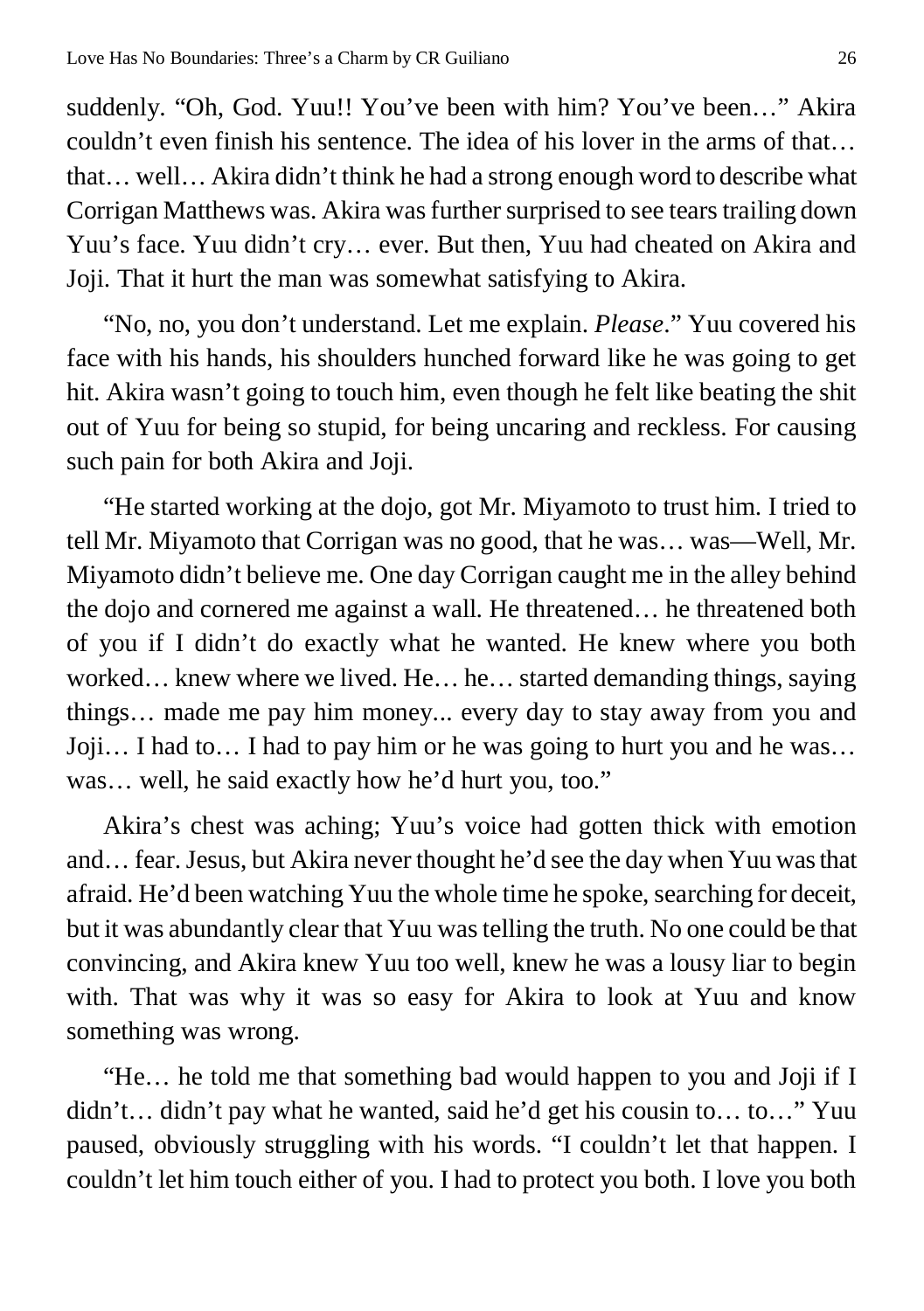so much, and I couldn't stop him any other way than to let him have what he wanted"

The last few sentences from Yuu came out fast and almost garbled with tears. Joji pulled from Akira's embrace and hurried to Yuu's side. He wrapped his thin body around their lover, murmuring reassurance. Akira was torn between wanting to comfort Yuu and wanting to smack him upside the head for thinking that what he'd done was the only solution. "Yuu…"

"Yuu, son."

Akira whirled to see his father standing in the doorway to the study. The rage that colored his father's face almost made Akira take a step back. Never had he seen his father so angry. Yuu had stood quickly, Joji still clinging to him, and hung his head in front of Akira's father, his shame easy to see.

"Yuu, my boy. This has to stop. I will not have you enduring such humiliation to protect my son and Joji. It is illegal what this Corrigan person is doing. You will go to the police and explain. You will stop this immediately."

Mr. Ishida turned and looked at Akira and gave a slight nod before turning back to Yuu and clearing his throat.

"Yuu, look at me."

Akira's heart ached as Yuu raised his head to stare at Akira's father. He looked so… defeated, that Akira wanted to wrap him up in cotton and hide him away. He turned to his father when he began to speak.

"And you will stop thinking that Akira and Joji are unable to defend themselves. Akira is strong and smart. He is not helpless and can protect both himself and Joji. And our little Joji is a clever fellow and sneaky. You must trust them"

Akira looked back at Yuu to see his reaction, his face still red with shame and embarrassment. He knew Yuu's pride would make it difficult for his lover to explain to the authorities what had been happening, but Akira's father was right. This had to stop. It was tearing his small family apart, and Akira would not lose Yuu and Joji to some redneck, bigoted moron from their past. They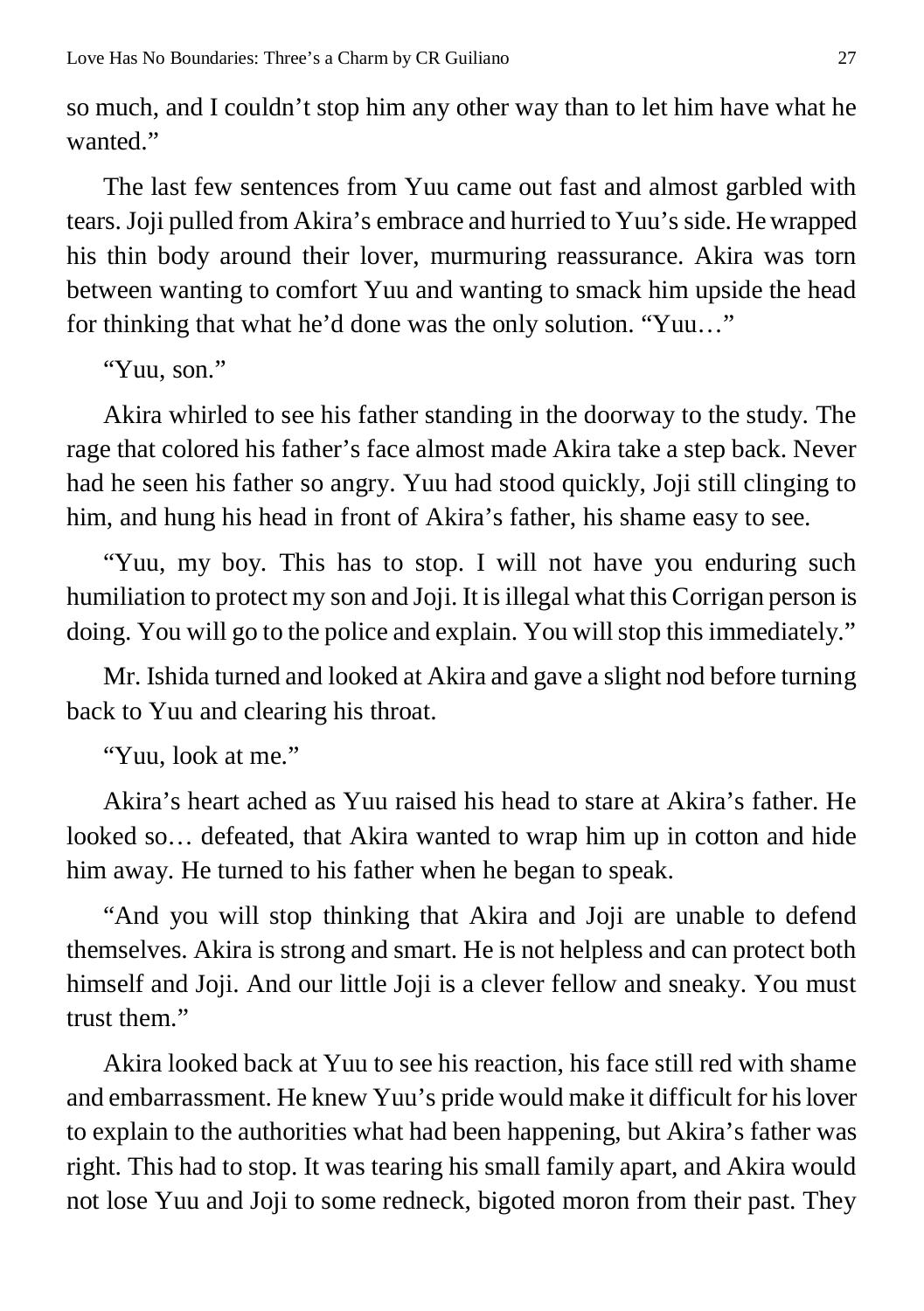were older now, better able to take care of themselves and not be at the mercy of some bully. "Yuu." Akira hesitantly walked forward, not sure of his reception. He gave a sob of relief when Yuu pulled him close and hugged him tight, burying his face in the juncture of Akira's neck and shoulder.

"I am so sorry, my 'Kira. So sorry."

The whispered words caused warmth to spread through Akira's body, thawing the cold knot that had taken over his stomach, making him whole again. Yuu still loved him! Akira held Yuu close, thankful to finally know what had caused Yuu to act so strangely. He smiled when Joji's arms came around them both.

\*\*\*\*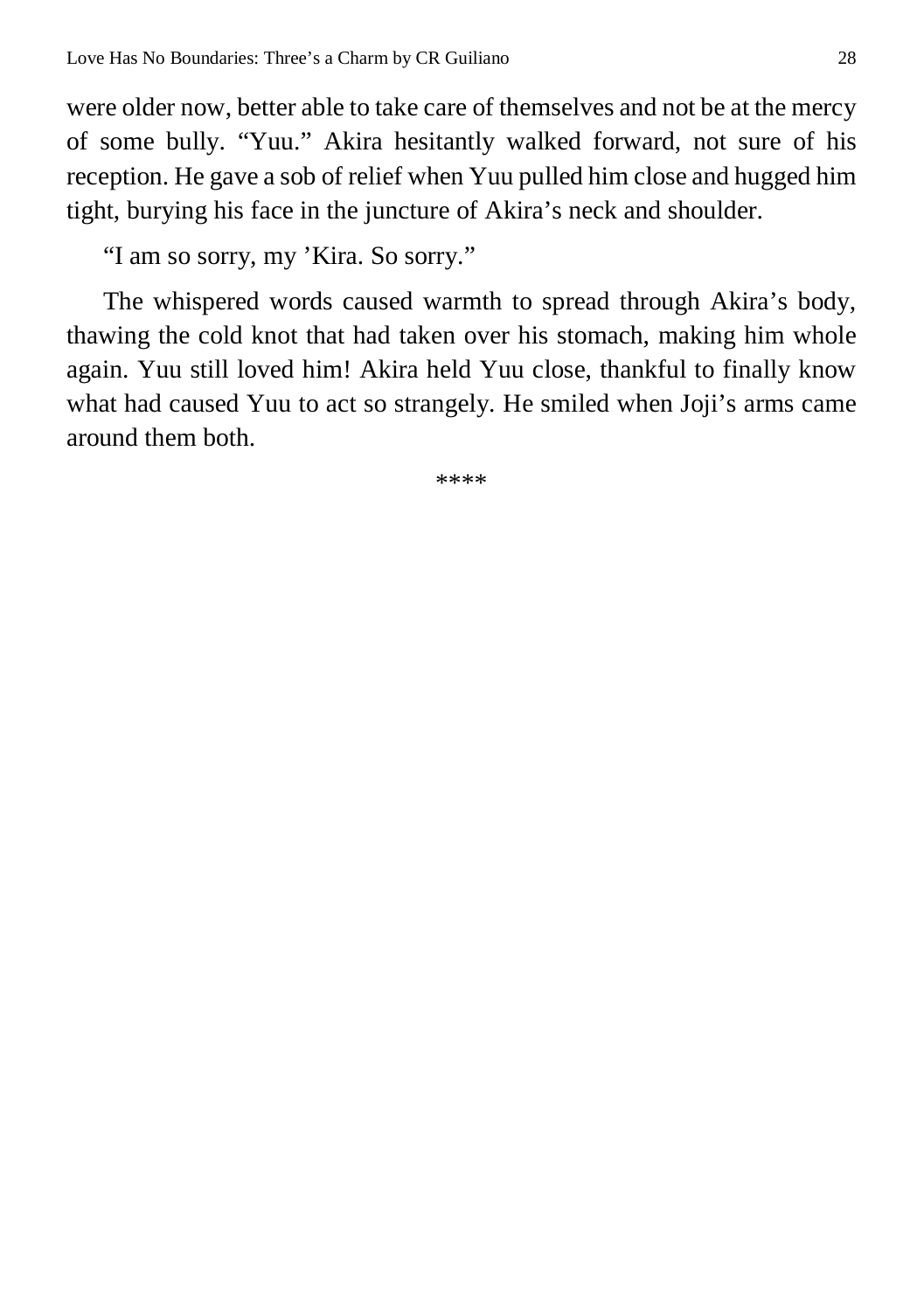### EPILOGUE

<span id="page-28-0"></span>Akira looked up in surprise when Yuu came barreling into the house much sooner than usual on a work day. "What's wrong?" Akira squeaked when Yuu picked him up and swung him around, before putting him back on his feet and kissing him soundly. Breathless, Akira staggered when Yuu broke the kiss and grinned at him. "What's going on, Yuu?"

Akira saw Joji come into the kitchen from the corner of his eye, a puzzled look on his beautiful face, but a smile, too. Yuu saw their lover and dragging Akira along, snagged Joji around the waist and crushed them both to his chest.

"He's been convicted and sentenced! They've given him the maximum allowed by the law!"

Akira whooped, hugging Yuu tightly in celebration. Joji started prancing and dancing around the room, his giggles contagious. Before long they were all piled on the couch, giggles ebbing into chuckles that finally merged into silence. All three of them stared intently into each others' eyes.

"I love you both so much."

Yuu was the first to speak, and Akira could feel happy tears filling his eyes as he and Joji echoed the words. Yuu leaned forward and gave Akira a deep, passion-filled kiss then turned and gave one to Joji, too. It didn't take long for clothes to start flying and three men, very much in love with each other, flew naked down the hall to their bed.

## **THE END**